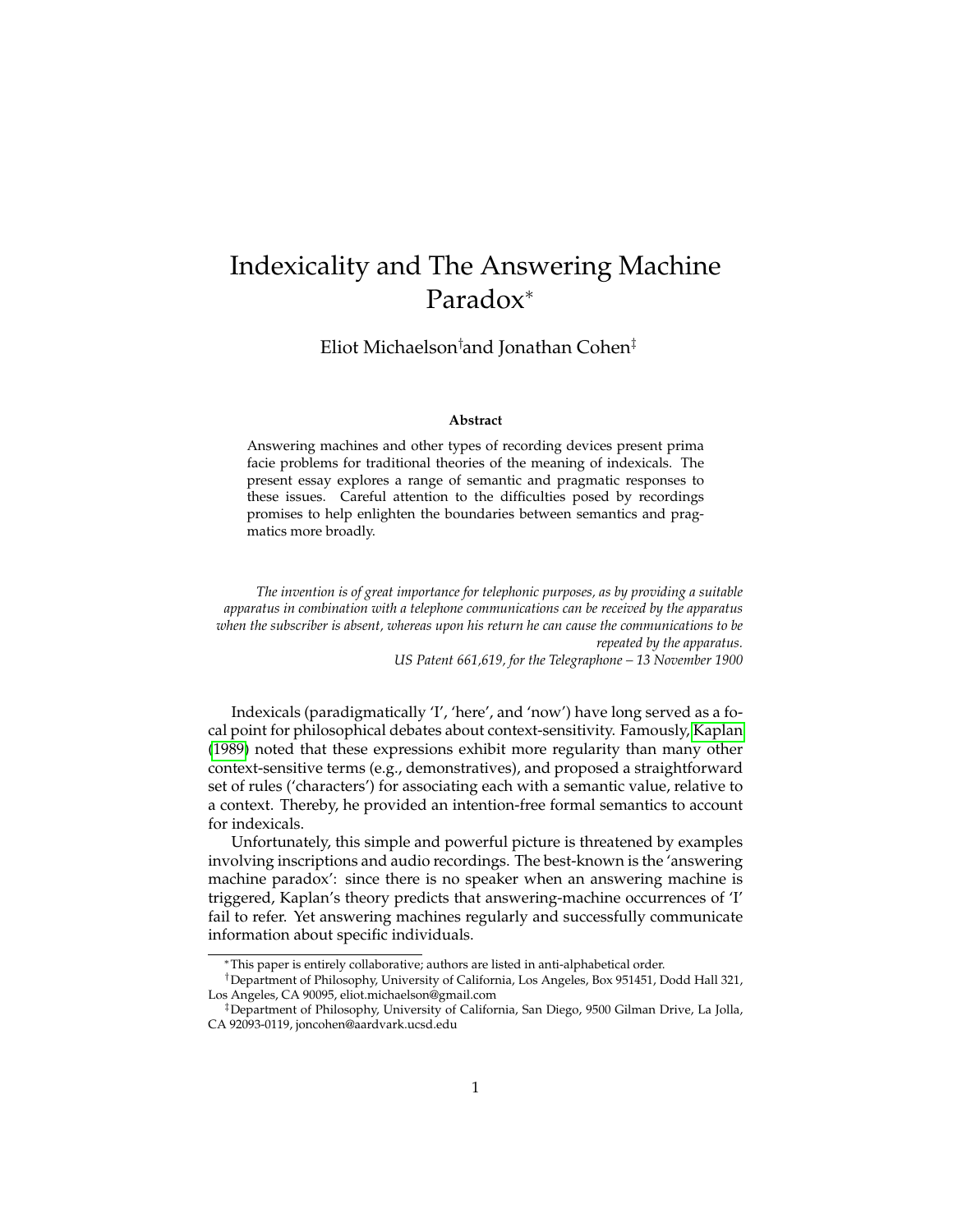This essay explores a range of semantic and pragmatic solutions to this paradox. These proposals merit attention not only for their intrinsic interest, but also because of the larger issues they raise about the appropriate range of data for semantics and pragmatics, and about the division of explanatory labor between these components of our total theory of language.

# **1 Answering Machines and the Classical View**

As [Kaplan](#page-15-0) [\(1989,](#page-15-0) 491, note 12) observes, the apparent fact that answeringmachine produced tokens of (1) communicate something true and informative about particular individuals conflicts with the now-canonical semantics for indexicals developed there.<sup>[1](#page-1-0)</sup>

#### **(1)** I am not here now.

For Kaplan, the semantics of indexicals turns on the interaction of two aspects of their meaning — character and content — with the context of use (and, ultimately, with circumstances of evaluation).[2](#page-1-1) An expression's content is a mapping from circumstances of evaluation to extensions (501). (For sentences, we can think of contents as "the what-is-said in a given context" (494) — something that maps from circumstances of evaluation to truth values, which are the extensions for sentences). Kaplan's second kind of meaning, character, is described as "a meaning rule," that which is "set by linguistic conventions and, in turn, determines the content of the expression in every context," and a "function from possible contexts to contents" (505). Kaplan captures the context-sensitivity of indexicals by saying that indexicals have contextually-invariant characters that map to different contents as a function of the context: 'I' interpreted relative to a context whose agent is Barack Obama has one content, while 'I' interpreted relative to a context whose agent is David Kaplan has another.

Suppose, with Kaplan, a context  $c$  can be represented by a sequence of particulars including an agent  $c_A$ , a location  $c_P$ , a time  $c_T$ , and a world  $c_W$ .

<span id="page-1-0"></span><sup>&</sup>lt;sup>1</sup>The version of "Demonstratives" finally published in 1989 circulated widely from around 1977. Thus, despite claims to this effect by, e.g., [Perry](#page-16-0) [\(2003,](#page-16-0) 376), it is false that Kaplan had, in constructing his theory, failed to anticipate the technological possibility of answering machines, or the threats they raise to his semantics. In any case, though the behavior of answering machines makes the clash vivid, the problem arises for journal entries, inscriptions left on blackboards, notes sent on postcards, or cases (such as one [Kaplan](#page-15-0) [\(1989,](#page-15-0) note 12) attributes to Donnellan) where sound moves very slowly; and it is hard to believe (even if it were true that he had failed to consider answering machines specifically) that Kaplan had avoided encounters with the other pieces of technology that raise the problem — e.g., the pencil. Intuitively, what unites such cases and makes them problematic for Kaplan's (otherwise successful) semantics is that the speaker who linguistically encodes the message needn't be located at the place and time at which the message token is decoded by a recipient.

<span id="page-1-1"></span><sup>2</sup> Crucially, the puzzle of the answering machine arises within Kaplan's treatment of *indexicals*, which constitute a subset of the occurrences of the word-forms 'I', 'now', 'here', etc. [Kaplan](#page-15-0) [\(1989,](#page-15-0) 489–490) clearly points out that the words that interest him have both indexical and non-indexical uses, and explicitly sets the latter outside the scope of his theory. As such, (*pace* [Vision, 1985;](#page-17-0) [Smith,](#page-17-1) [1989\)](#page-17-1) non-indexical occurrences are not counterexamples to that theory.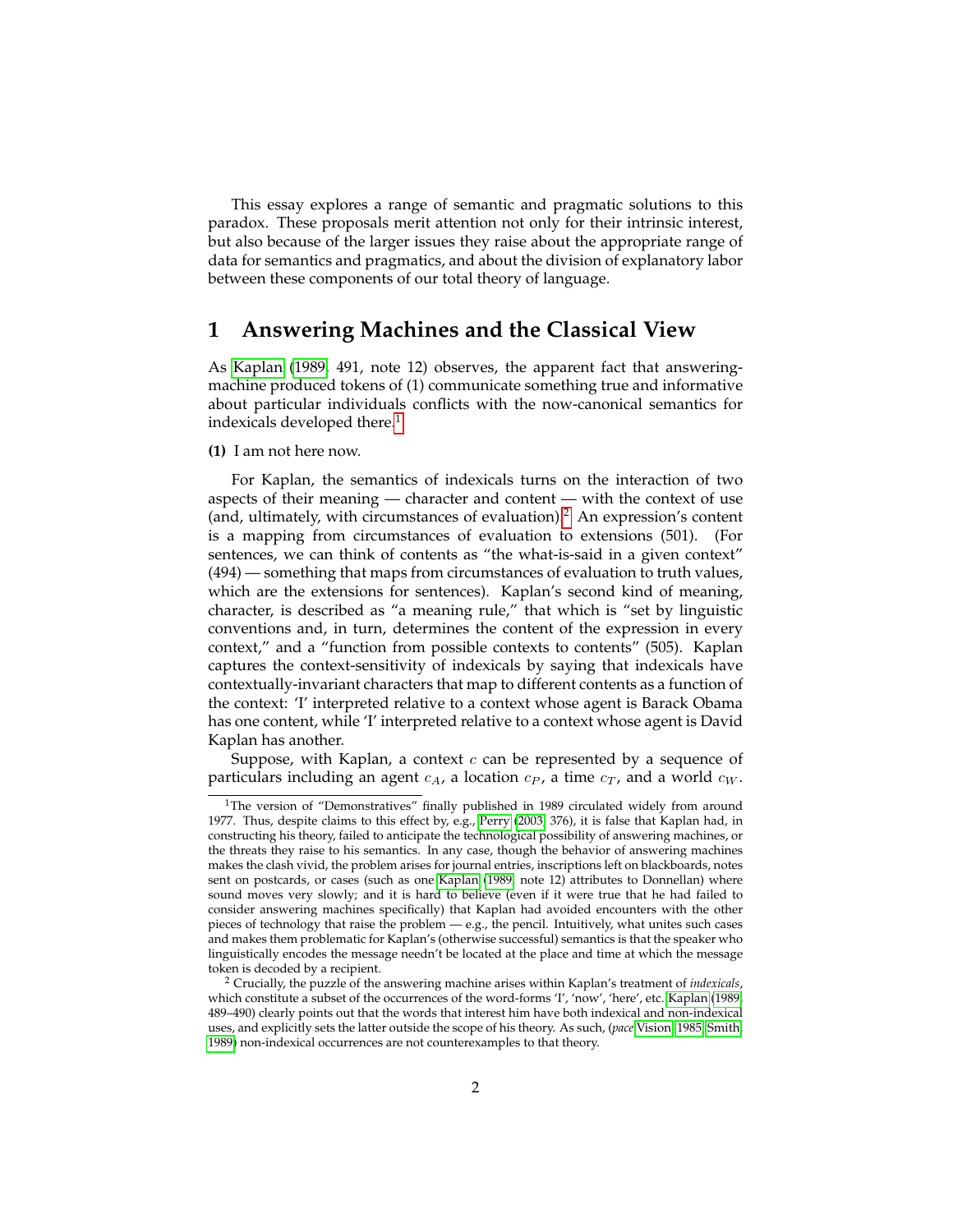Kaplan's character axioms stipulate that 'I' refers to  $c_A$ , 'here' to  $c_P$ , and 'now' to  $c_T$ ; and he holds that for any "proper" context  $c$ ,  $c_A$  must be located at  $c_P$ and  $c_T. ^3$  $c_T. ^3$  It follows from these stipulations that (2) is a 'logical truth' within his semantics: it is true whenever tokened (509).

**(2)** I am here now.

And, given the usual semantics for negation, it similarly follows that (1) is a 'logical falsehood': it is false whenever tokened.

Thus, the received semantic machinery for indexicals apparently has as a trivial consequence the denial of a banal fact about natural language made manifest by ordinary 1970s consumer technology. Presumably, then, some modification of that machinery is called for. But what?

### **2 Pragmatic Accounts**

Though most published discussions respond to the problem in semantic terms, a natural initial thought would be to offer a pragmatic solution.

Thus, one might supplement Kaplan's semantics with standard Gricean mechanisms to explain the actual communicative impact of answering machine uses of tokens like (1). On such a view, the answering machine recording would literally *say* something false, but would communicate something true, something like: the original speaker isn't at the time/place where this answering machine has been triggered. (Or, simpler still: the speaker isn't available when you're calling.)

Such extrasemantic communicated content is typically explained in terms of *conversational implicature*. [4](#page-2-1) If so, two problems arise.

First, unlike paradigmatic conversational implicatures, answering machine recordings of  $(1)$  cannot be canceled, as indicated by the infelicity of  $(1')$ :

**(1**0 **)** # I am not here now, but I might be when you are listening to this.

The pragmatic theorist might attempt to bite this bullet, but this means giving up one of our best criteria for distinguishing semantic from pragmatic content.[5](#page-2-2) Second, the envisaged pragmatic story risks being self-undermining.

<span id="page-2-1"></span><span id="page-2-0"></span> $3$ Kaplan's reasons for these stipulations are complicated; for discussion, see [Michaelson](#page-16-1) [\(2013b\)](#page-16-1). <sup>4</sup>Pragmatic theorists might try to invoke *conventional implicature* instead; but that sort of Gricean content looks ill-suited to the task at hand. In particular, such content is generally taken to supplement what is said, strictly speaking — viz., to convey some further information on top of that content — rather than supplanting it.

<span id="page-2-2"></span> $5$ Perhaps a pragmatic theorist might offer an independent explanation of the infelicity (1') by claiming that its cancellation clause (viz., its second conjunct) is either false or uninformative that it either states something false about the speaker's state at the time/place of utterance, or something trivial about the time/place of triggering. However, note that the cancellation clause of  $(1')$  can be informative in the right circumstances — such as when the caller had previously assumed that the listener is not the sort to screen her calls. We take it that (1') is still infelicitous even in these circumstances, which suggests that the proposed explanation of its infelicity is unsuccessful.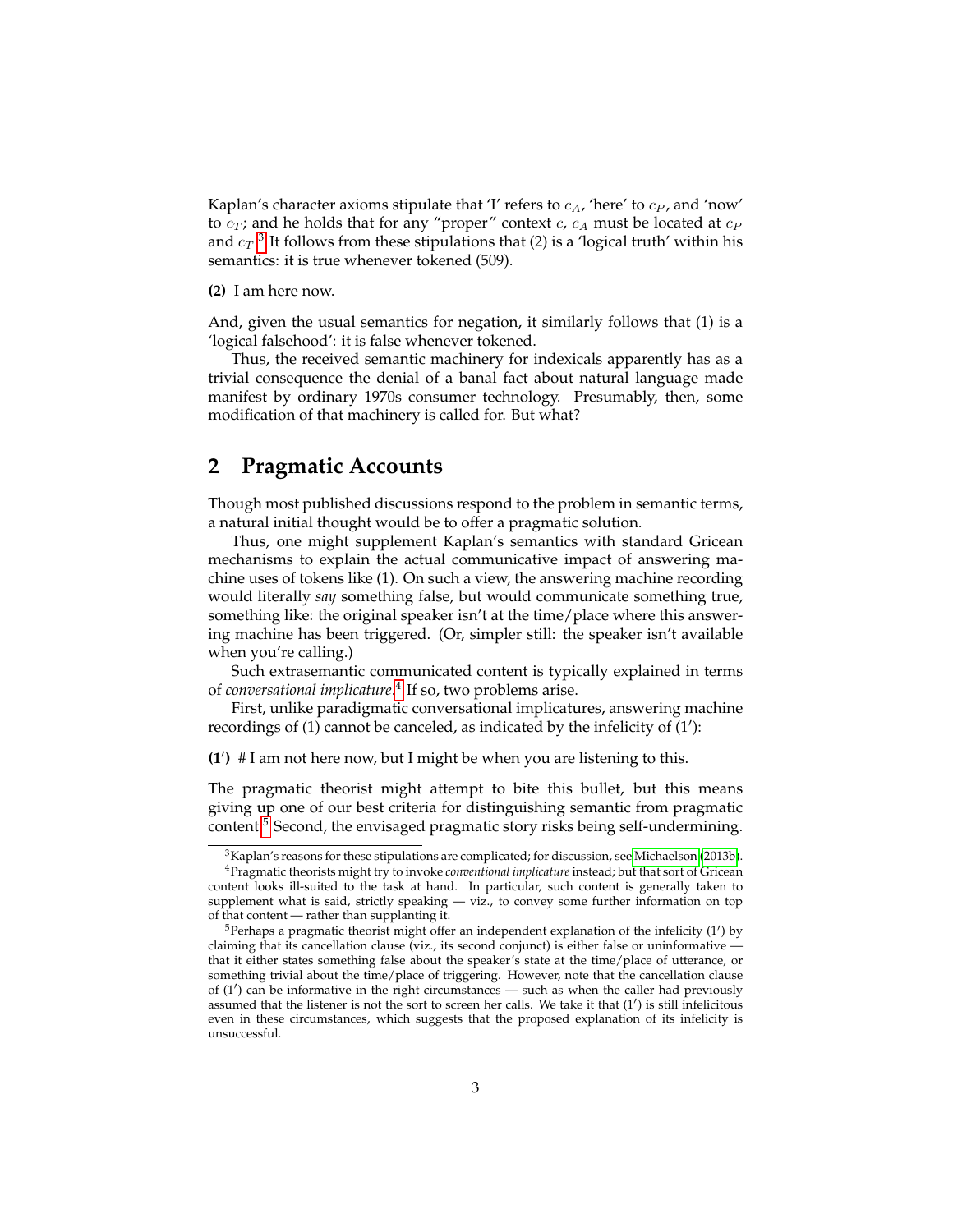For if answering machine uses of (1) *regularly* and *systematically* convey this extrasemantic content, as per the pragmatic proposal, it is a puzzle why that content wouldn't become conventionalized, hence semantic. That is, we worry that the current proposal that the association between (1) and the content in question is extrasemantic is potentially unstable — that, just by virtue of its prevalence and regularity, the association threatens to become semantic after all. If so, of course, then the pragmatic proposal is not, advertisements to the contrary notwithstanding, an alternative to the view that the content communicated by  $(1)$  is semantically encoded.<sup>[6](#page-3-0)</sup>

In response, the pragmatic theorist might loosen her attachment to any particular pragmatic theory and claim only that, by some mechanism or other, answering machine machine uses of (1) standardly convey that the speaker isn't available right now. But it's hard to see why, if this is the content that answering machine uses of (1) convey, (1) cannot be used to convey the same thing when recorded as an outgoing message for a cellular telephone.<sup>[7](#page-3-1)</sup> One natural explanation is that what  $(1)$  means doesn't fit this new situation.<sup>[8](#page-3-2)</sup>

The semantic accounts we explore below are aimed at making good on this suggestion.

# **3 Ambiguity**

One early approach to the puzzle claims that indexicals are (not only contextsensitive, but) ambiguous — that they can refer to elements of either of two distinct contexts. Indeed, in raising the puzzle, [Kaplan](#page-15-0) [\(1989\)](#page-15-0) himself appears to endorse this suggestion:<sup>[9](#page-3-3)</sup>

If the message: "I am not here now" is recorded on a telephone answering device, it is to be assumed that the time referred to by 'now' is the time of playback rather than the time of recording. Donnellan has suggested that if there were typically a significant lag between our production of speech and its audition (for example, if sound traveled very slowly), our language might contain two forms of 'now': one for the time of production, another for the time of audition. . . [\(Kaplan, 1989,](#page-15-0) 491, note 12).

The idea that emerges (and is developed by [Smith](#page-17-1) [\(1989\)](#page-17-1)) is that 'now' is lexically ambiguous: it may refer either to the time of the context of

<span id="page-3-0"></span><sup>&</sup>lt;sup>6</sup>These considerations parallel a criticism by [Devitt](#page-15-1) [\(1997\)](#page-15-1) and [Reimer](#page-16-2) [\(1998\)](#page-16-2) against [Kripke](#page-15-2) [\(1977\)](#page-15-2), who appeals to Grice to defend the Russellian theory of definite descriptions. One might object that this line of response overpredicts semantic ambiguity  $-$  e.g., that it predicts that the interrogative form 'can you pass the salt?' has the regularly associated content *do pass the salt* as one of its literal semantic contents. For a reply to this objection and defense of this style of criticism, see [Reimer](#page-16-2) [\(1998\)](#page-16-2).

<span id="page-3-2"></span><span id="page-3-1"></span><sup>7</sup>Thanks to Ivano Caponigro for this observation.

 $8$ One piece of support for this explanation is that, to our ears at least, hearing (1) as the outgoing message for an unknown line counts as evidence that one has called a landline.

<span id="page-3-3"></span> $9$ Nonetheless, [Kaplan](#page-15-0) [\(1989\)](#page-15-0) does not incorporate the idea into his official semantics for indexicality.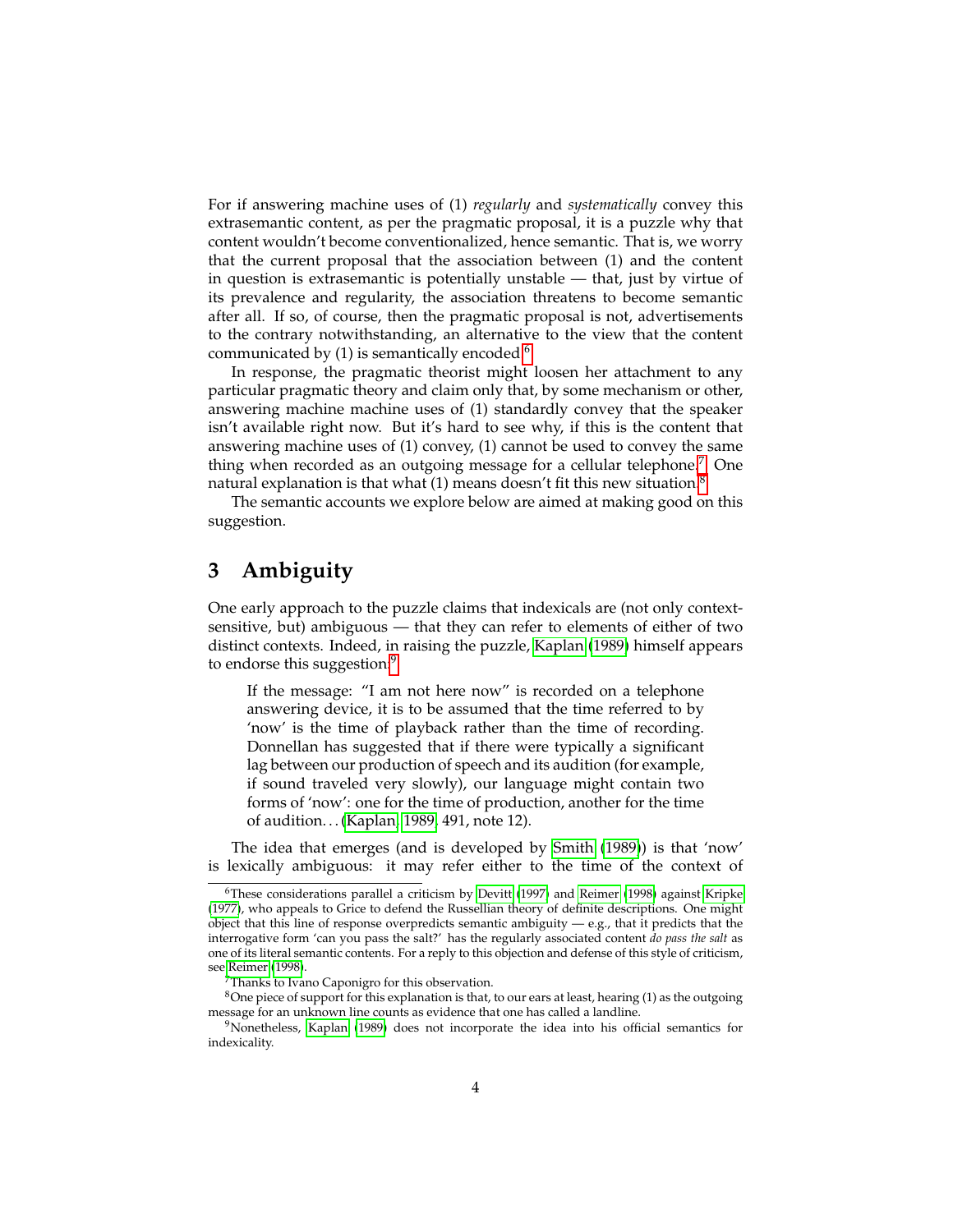production/inscription ( $c^i$ ) or to that of the context of audition/tokening ( $c^t$ ).<sup>[10](#page-4-0)</sup> Perhaps, likewise, 'here' and 'I' refer ambiguously to either the place/agent of  $c<sup>i</sup>$  or the place/agent of  $c<sup>t</sup>$ . If so, then since there are three indexical expressions in (1) (ignoring tense), each ambiguous between two readings, there should be a total of  $2^3 = 8$  possible readings for (1).<sup>[11](#page-4-1)</sup>

Presumably the view would be that, while these readings collapse onto the single, standard interpretation (which Kaplan's semantics guarantees to be false relative to any proper context) when  $c^{\bar{i}} = c^t$ , tokens of (1) nonetheless express truths when (because of the use of answering-machines, the slow travel of speech sounds Donnellan suggests, or whatever)  $c^i \neq c^t$ . How might listeners then disambiguate tokens of (1) to arrive at a unique content when  $c^i \neq c^t$ ? Perhaps pragmatic constraints — e.g., the semantically guaranteed falsity of the standard interpretation — guide listeners to a specific alternative disambiguation.

While schematic, the strategy outlined looks initially promising as an answer to the puzzle. Moreover, the proposal is a conservative extension of the classical machinery: it validates the official Kaplanian semantics in the special cases where  $c^i = c^t$ , and incorporates a simple, localized, yet powerful extension where  $c^i \neq c^t$ .

However, the proposal depends on a postulated lexical ambiguity that is not supported by the evidence.<sup>[12](#page-4-2)</sup> Specifically, application of a standard test involving the possibility of non-contradictory explicit cancellation under crossed readings tells against the presence of an ambiguity. To see this test in action, note that, because 'bat' is lexically ambiguous (between an animal and a piece of baseball equipment), there is a non-contradictory reading of

<span id="page-4-0"></span> $10$  Smith denies that his position amounts to an ambiguity view, since it involves associating each indexical word-form not with multiple, distinct meanings, but with a single 'metarule' — a function from speakers' intentions to ordinary characters [\(Smith, 1989,](#page-17-1) 168). We find Smith's characterization of his view as something other than an ambiguity theory unpersuasive. For, on his view, the choice between the semantic properties of a given word form is placed under the intentional control of the speaker, and requires of that speaker that she select from a finite number of available (and possibly semantically unrelated) alternatives. In short, Smith's suggested metarules appear to be more of an implementation of the standard picture of lexical disambiguation than an alternative to it. Moreover, Smith's theory is vulnerable to the worries pressed below against ambiguity views. (However, as we will see in §[6,](#page-12-0) the idea of a meta-rule can be developed in other, genuinely non-ambiguity-theoretic, ways.)

<span id="page-4-1"></span><sup>&</sup>lt;sup>11</sup>In note 12, Kaplan specifically mentions (and attributes to Donnellan) only the application of the ambiguity strategy to 'now' (despite having raised the puzzle about a string that also contains 'here' and 'I'). [Smith](#page-17-1) [\(1989\)](#page-17-1) endorses all eight of the readings considered here (and more) as possible disambiguations of (1).

<span id="page-4-2"></span><sup>12</sup>Unfortunately, many standard tests for lexical ambiguity are hard to apply to the cases at hand. For example, [Predelli](#page-16-3) [\(2011\)](#page-16-3) appeals to the absence of languages in which the indexicals under consideration have distinct lexical expressions as evidence against the ambiguity view. For, he argues that if these words were ambiguous, we would expect to find languages in which the supposed coincidental overlaps in lexical expression failed to obtain. However, the ambiguity theorist will respond that there is a systematic connection between the allegedly distinct disambiguations of the relevant expressions (as there is not between the disambiguations of the English 'bank'), hence that their shared linguistic expression is non-accidental, hence likely to be sustained in other natural languages. As such, this test doesn't deliver a clean verdict about the case. (We omit discussion of other ultimately indecisive tests for reasons of space.)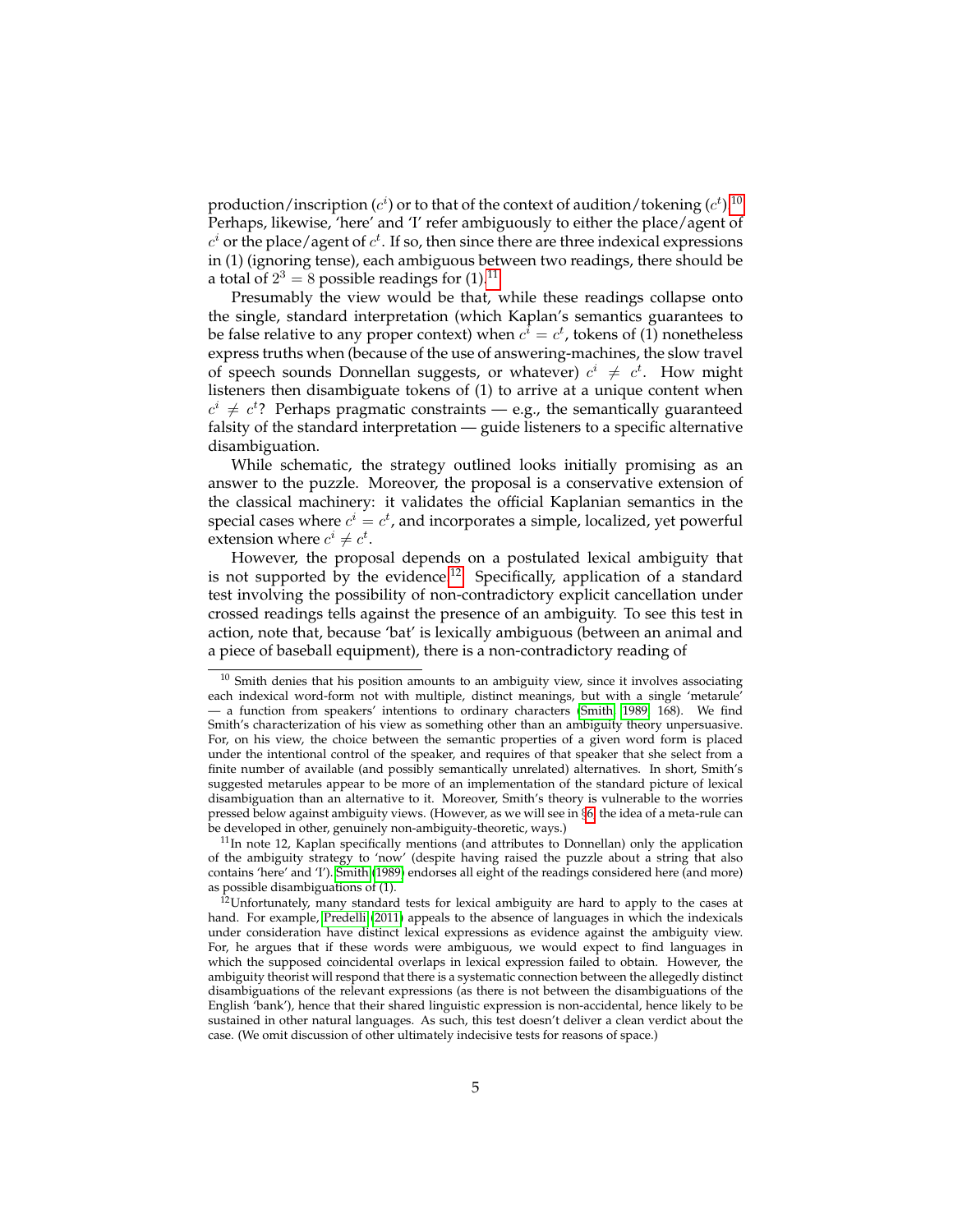**(3)** Alyosius bought a bat but Alyosius didn't buy a bat.

(namely, a reading on which its two occurrences of 'bat' receive distinct interpretations). But 'here' and 'now' fail this test: once a context is fixed, there is no available reading of (4) or (5) (treating the relevant word forms as indexicals) that avoids contradiction.<sup>[13](#page-5-0)</sup>

- **(4)** Alyosius is here but Alyosius is not here.
- **(5)** Alyosius is present now but Alyosius is not present now.

There is a further problem for the ambiguity view: it is not clear how, if target instances of (1) are ambiguous between eight interpretations, listeners manage to single out one of them. As suggested, in answering machine cases one or more candidate disambiguations (e.g., the canonical interpretation that the agent of  $c^i$  is not located at the time of  $c^i$  at the time of  $c^i$ ) might be ruled out by their obvious falsity. But it's unclear what post-semantic constraints would tilt the balance uniquely in the favor of one of the rest (given that, *ex hypothesi*, semantic constraints leave alternatives open) — and there is no evidence that hearers take such instances of (1) to be ambiguous between multiple candidates.

# **4 Modified Character**

[Sidelle](#page-16-4) [\(1991\)](#page-16-4) and [Cohen](#page-15-3) [\(2013\)](#page-15-3) offer a solution to the paradox that eschews ambiguity, and instead depends on a modest modification of Kaplan's semantics. Sidelle and Cohen again distinguish between the context of production/inscription  $(c<sup>i</sup>)$  and the context of audition/tokening  $(c<sup>t</sup>)$ , and suggest that 'here' and 'now' refer to the place and time  $c<sup>t</sup>$ , rather than (per Kaplan) the place and time of  $c^{i}$ .<sup>[14](#page-5-1)</sup> This constitutes a conservative departure from Kaplan's semantics, since whenever  $c^i = c^t$  (e.g., in face to face communication) it returns the same result. However, when (1) is used on an answering machine, this view predicts that the sentence is true iff the speaker at the original context is not present when and where the answering machine is triggered — thus matching standard intuitions.

Interestingly, though he initially proposes this view, [Sidelle](#page-16-4) [\(1991\)](#page-16-4) abandons the modified character view by the end of the paper (in favor of a doxastic control theory; cf. §[5\)](#page-6-0) in the face of apparent counterexamples involving lost inscriptions:

<span id="page-5-0"></span> $13$ We must fix a context because there is a true/non-contradictory reading of (5) where Alyosius leaves in the middle of the utterance.

The parenthetical restriction to indexical uses is needed because (4) and (5) have noncontradictory readings where at least one instance of the relevant forms is read as a demonstrative rather than an indexical (cf. note [2\)](#page-1-1).

<span id="page-5-1"></span><sup>&</sup>lt;sup>14</sup>Cohen holds that 'I' is unlike 'here' and 'now' in that the former picks out a parameter of the context of production/inscription; Sidelle doesn't raise this issue explicitly, but refrains from applying the sort of modification he envisions for 'here' and 'now' to 'I', which suggests that he takes a similar view.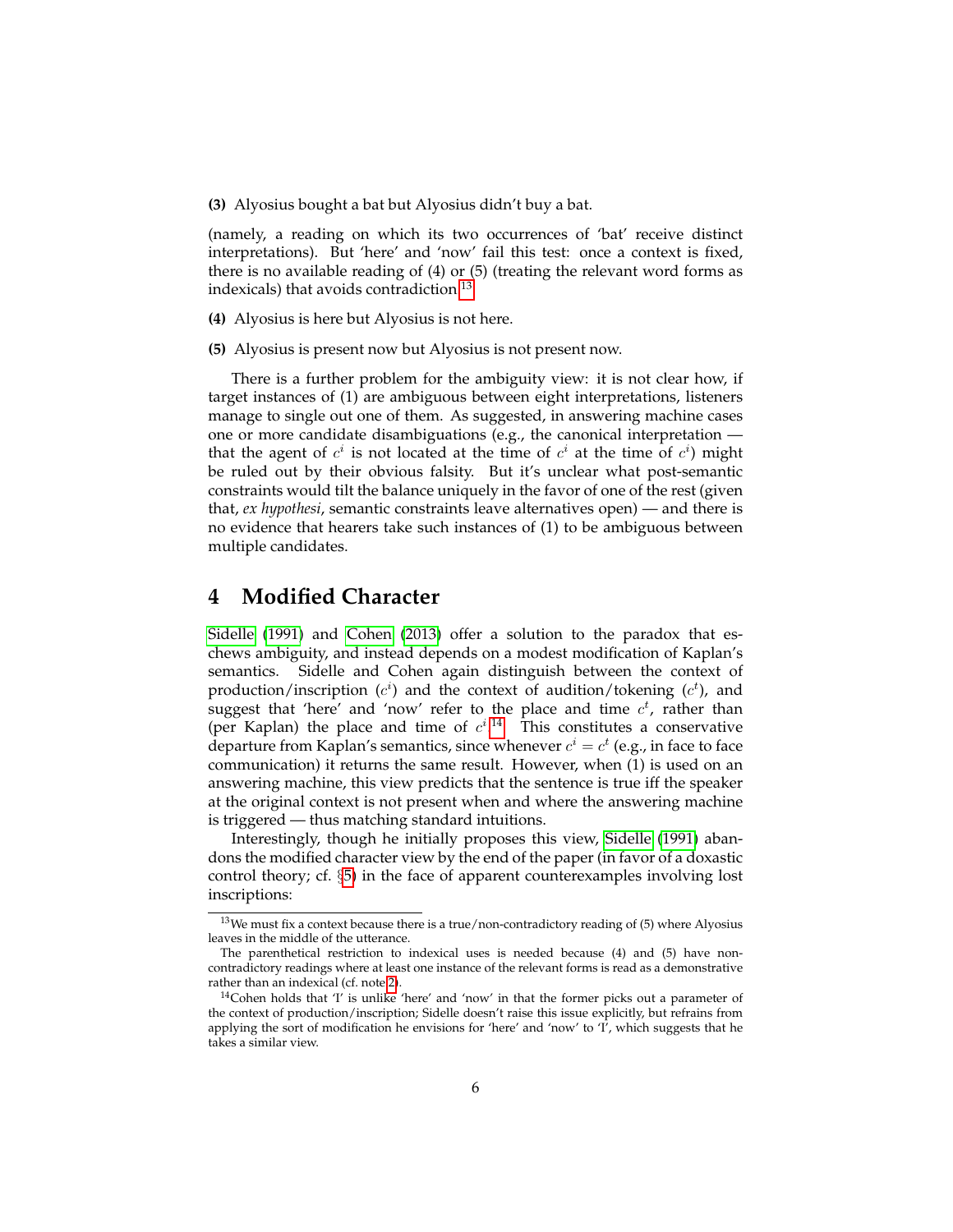[C]onsider an 'I am at the store' message which gets lost and discovered some years later. Surely no utterance is being made when the note is discovered and read [\(Sidelle, 1991,](#page-16-4) 357).

But [Cohen](#page-15-3) [\(2013\)](#page-15-3) argues that Sidelle was overhasty in giving up his theory. Cohen concurs that no utterance is made in the case at hand, and that the author had no intention of informing a reader, years later, that she is at the store when the note is read. However, he notes that these claims are consistent with holding that the inscribed sentence has a distinct meaning relative to the later circumstances, and is false when evaluated relative to those circumstances [\(Cohen, 2013,](#page-15-3) 7-8).<sup>[15](#page-6-1)</sup> If so, then such cases are not, after all, inconsistent with the modified character view.

Despite its merits, [Michaelson](#page-16-1) [\(2013b,](#page-16-1) 17–18) points out that the modified character view faces challenges from other kinds of inscriptions, such as postcards. Consider, for example, a postcard on which is inscribed only:

**(5)** It's beautiful here now.

Modified character views seem to predict, counterintuitively, that this use of (5) is true iff it is beautiful at the time and place where the postcard is *read*, not where it is inscribed.

While accepting that this is an important challenge, [Cohen](#page-15-3) [\(2013,](#page-15-3) 24, note 32) proposes on behalf of the modified character view that the problematic occurrences of 'here' and 'now' might be treated as either bound variables or demonstratives. If so, then the cases at hand would fall outside the scope of the semantics for indexicals, so would not amount to counterexamples to the theory (cf. note [2\)](#page-1-1). The good news about this proposal is that there is abundant evidence of the existence of bound and demonstrative uses of these forms, and that their semantic properties differ from those of indexical uses of the same forms. The bad news is that it is difficult to assess the proposal, since there are no uncontroversial criteria for distinguishing bound variable and demonstrative uses from indexical uses of these word forms. Hence, this remains an outstanding challenge to the modified character view.<sup>[16](#page-6-2)</sup>

# <span id="page-6-0"></span>**5 Doxastic Control**

Another response to the paradox — a family of views we call *doxastic control theories* — involves the idea that the speaker's intentions or audiences' expectations, rather than fixed linguistic conventions enshrined in character rules, determine indexical reference.[17](#page-6-3)

<span id="page-6-1"></span><sup>15</sup> One might resist this suggestion by insisting that, *pace* Kaplan, semantics properly attaches to utterances rather than sentences-in-contexts. For elaboration of this distinction, and an attempt to use it to bypass the answering machine paradox, see [Stevens](#page-17-2) [\(2009\)](#page-17-2). For criticism, see [Cohen](#page-15-3) [\(2013\)](#page-15-3); [Michaelson](#page-16-1) [\(2013b\)](#page-16-1).

<span id="page-6-3"></span><span id="page-6-2"></span><sup>16</sup>For further discussion, see [Michaelson](#page-16-1) [\(2013b](#page-16-1)[,a\)](#page-16-5).

<sup>&</sup>lt;sup>17</sup>The earliest source for the doxastic control theory we know of is [Sidelle](#page-16-4) [\(1991,](#page-16-4) 537) who, after giving up the modified character view he proposed in that paper, goes on to suggest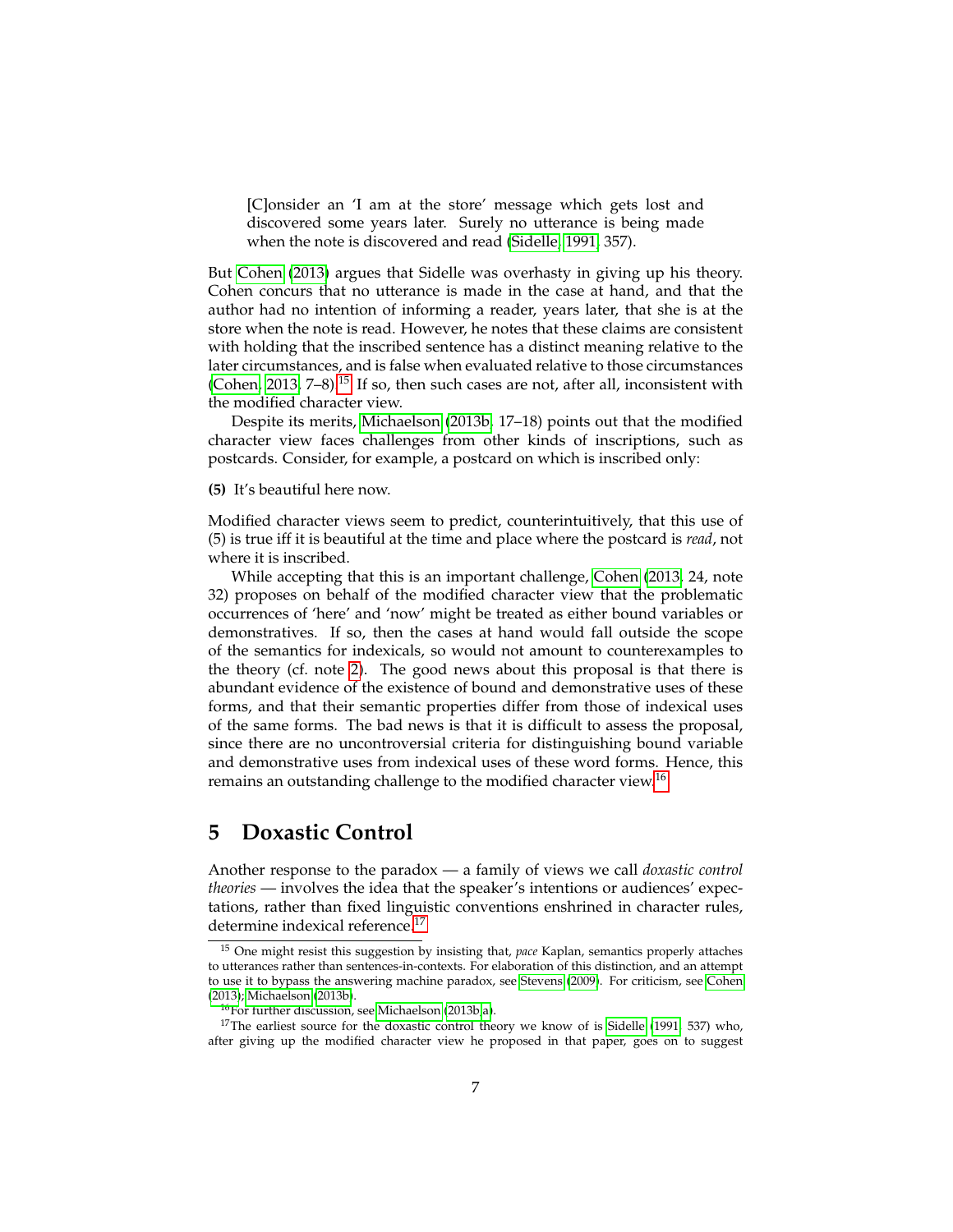#### <span id="page-7-1"></span>**5.1 Speaker Control**

Perhaps the most prominent doxastic control theory, due to [Predelli](#page-16-6) [\(1996,](#page-16-6) [1998a,](#page-16-7)[b,](#page-16-8) [2002,](#page-16-9) [2005\)](#page-16-10), holds that intentions of speakers fix the context with respect to which the indexicals in their utterances are to be interpreted, thereby fixing their referents as well. Specifically, Predelli proposes that a token encoded/inscribed in context  $c^i$  should be evaluated with respect to the unique context  $c^{int}$  that the agent of  $c^{i}$  intends for the evaluation of her message. Call this the *speaker control view*. In ordinary, face to face communicative settings,  $c^i$ will be identical to  $c^{int}$ , so the speaker control view will collapse onto Kaplan's semantics for standard cases. But Predelli identifies three kinds of cases where, he claims,  $c^i \neq c^{int}$ , and argues that the speaker control view is preferable in such cases.<sup>[18](#page-7-0)</sup>

The first is the answering machine case. As we have seen, Kaplan's semantics makes counterintuitive predictions about non-screening answeringmachine-produced uses of (1). Predelli's semantics, in contrast, predicts that such a token of (1) is true just in case the agent of  $c<sup>int</sup>$  is not located at the location/time of  $c^{int}$ . (Predelli assumes that the context  $c^{int}$  that the agent of  $c<sup>i</sup>$  intends contains herself as its agent, the location of playback as its location, and the time of playback as its time.) And Predelli thinks this is the correct truth-condition for the token (but see below).

Predelli's second motivation trades on intuitions about how content shifts when unexpected vicissitudes befall inscriptions:

Consider the anecdote of Jones, who expects his wife to come home at six, and writes 'I am not here now' at four, with the intention of informing Mrs. Jones that he is away from home at  $\sin$  - or, if you prefer, imagine that he records 'I am not here now' on a tape, expecting his wife to activate the tape-recorder upon her arrival. However, Jones's wife is late, and she only reads the message (or turns on the tape-recorder) at ten. Clearly the vicissitudes of Mrs. Jones do not affect the content of Jones's message. Intuitively, such

<sup>(</sup>noncommittally) two possible alternative responses, which turn out to be the speaker control and audience control versions of doxastic control views.

<span id="page-7-0"></span><sup>&</sup>lt;sup>18</sup> Though we focus on Predelli's version of the speaker control view, there are two nearby relatives worth mentioning.

A first, advocated by [Voltolini](#page-17-3) [\(2006\)](#page-17-3); [Recanati](#page-16-11) [\(2000\)](#page-16-11), holds that a token indexical encoded in  $c^i$ should be evaluated with respect to the unique context  $c^{p_i}$  that, according to the pretense in force in  $c<sup>i</sup>$ , is relevant for its evaluation. However, [Voltolini](#page-17-3) [\(2006\)](#page-17-3) emphasizes that what pretense is in force in a context is fixed by a combination of the speaker's intentions and conventional constraints not under her doxastic control; hence, this view is not a pure speaker control theory. (For what it is worth, we are unclear just what makes it the case that one pretense rather than another is in force in  $c<sup>i</sup>$ , or how such a pretense singles out one unique context for the interpretation of indexicals; therefore, we have difficulty understanding the concrete predictions of this view.)

Another neighboring view comes from [Recanati](#page-16-12) [\(2001\)](#page-16-12); [Krasner](#page-15-4) [\(2006\)](#page-15-4); [Mount](#page-16-13) [\(2008\)](#page-16-13), who treat the indexicals in question as complex demonstratives ('this person', 'this place', 'this time'). This view will fall under the doxastic control heading given the standard (but detachable) assumption that demonstratives get their reference as a function of the doxastic states of their users.

Though we'll ignore these views in what follows for reasons of space, several of our general criticisms of doxastic control views (§[5.3\)](#page-11-0) apply to them.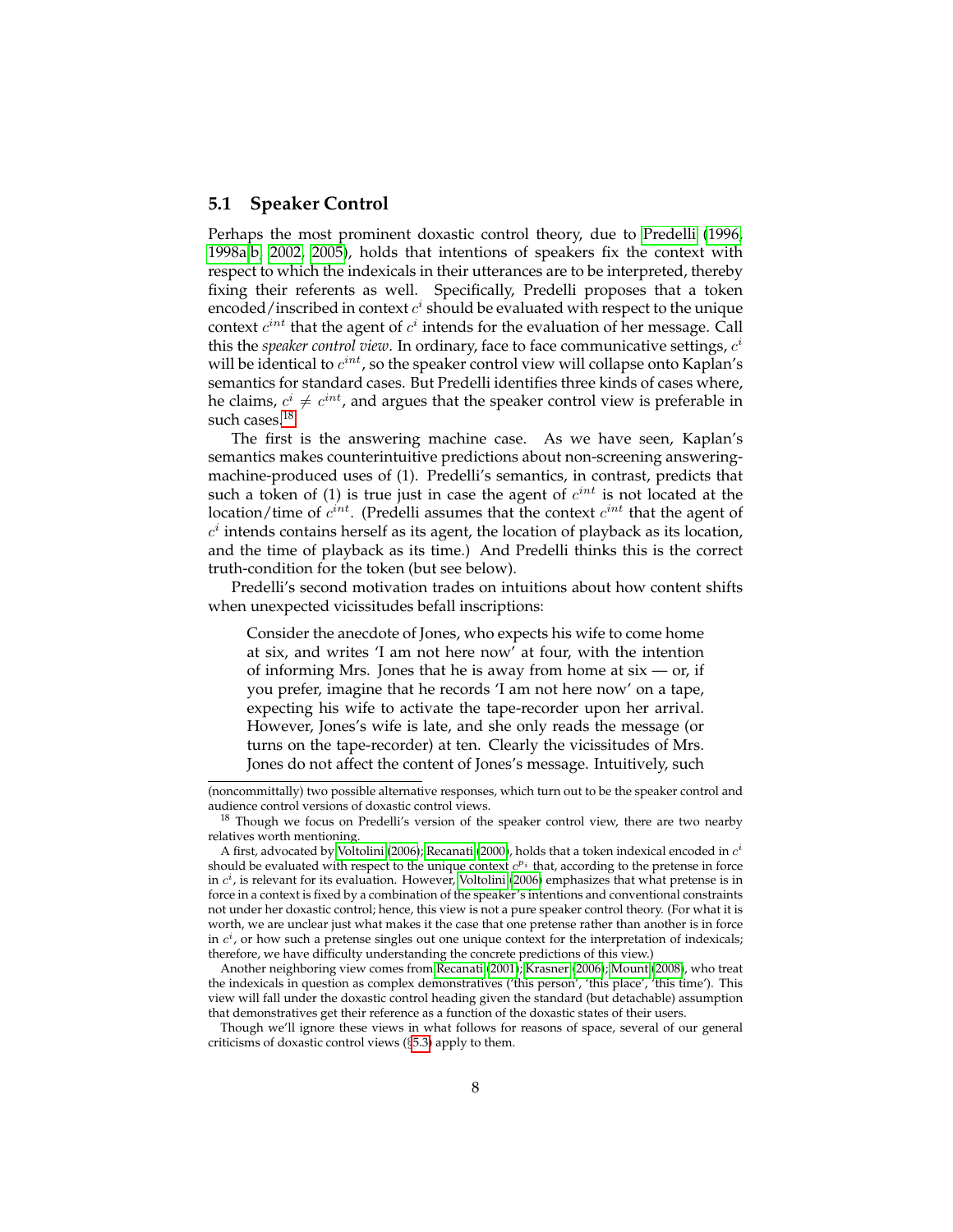content is to be established with respect to the time of *intended* decoding, and not with respect to the time when decoding actually took place (Predelli, [19](#page-8-0)98a, 110).<sup>19</sup>

The intuition Predelli cites is incompatible with Kaplan's semantics: the latter predicts that Jones's token of 'now' refers to the time of  $c^i$  — here 4:00, rather than either 6:00 or 10:00. In contrast, Predelli's case stipulates that the agent of  $c^i$  (Mr. Jones) has a determinate intention about the context  $c^{int}$  in which the note/recording is decoded by Mrs. Jones; and since the speaker control view holds that the note's token of 'now' picks out the time of  $\tilde{c}^{int}$ , the theory matches Predelli's intuition.

Predelli's final motivation concerns sentences in the so-called "historical present," such as:

**(6)** Napoleon brings his troops to the river; now he rests, and mounts his horse (cf. [Smith](#page-17-1) [\(1989\)](#page-17-1), [Romdenh-Romluc](#page-16-14) [\(2006,](#page-16-14) 261)).

Again, this case apparently threatens Kaplan's semantics, since if we take the occurrence of 'now' in (6) to pick out the time of the context of inscription (e.g., a time in 2013), (6) expresses a falsehood. In contrast, the speaker control view predicts that the occurrence of 'now' in (6) picks out the time parameter of  $c^{in\bar{t}}$ , i.e., the context intended by the agent of  $c^i$ ; hence it predicts that a contemporary utterance of (6) in a context  $c^i$  is true just in case Napoleon rests and mounts his horse at the time of the unique context  $c^{int}$  that the agent of  $c^{i}$ intends for the evaluation of her utterance.

Unfortunately, these motivations are unconvincing. To begin, while it is true that the speaker control view better handles the answering machine case than does Kaplan's semantics, there are several alternatives that can boast this advantage, and Predelli says nothing to rule them out. Second, the unexpected vicissitudes case involving Jones succeeds only to the extent we share Predelli's intuition that 'now' in the note (semantically) refers to the time of intended interpretation (6:00). But (to rely on a familiar distinction from [Kripke, 1977\)](#page-15-2), while 6:00 is plausibly the token's *speaker* referent — that particular the speaker has a specific intention to pick out by his use of the token — it is far less clear that 6:00 is the token's *semantic* referent — that particular picked out by the expression given the public conventions governing the language, together with facts about the utterance and the way the world is.[20](#page-8-1) Indeed, since the case crucially builds in incomplete knowledge, it is predictable that intuitions about what its participants intend to communicate by their words, and on the basis of which they coordinate their action, fail to reveal the words' semantic referents. Finally, the historical present use of 'now' in (6) is arguably better understood not as an indexical, but as a bound variable (cf. [Corazza, 2004\)](#page-15-5) — here bound

<span id="page-8-1"></span><span id="page-8-0"></span> $19$ [Vision](#page-17-0) [\(1985,](#page-17-0) 199) and [Sidelle](#page-16-4) [\(1991\)](#page-16-4) offer earlier versions of this case.

 $20$ It may be interesting to notice the evolution in the responses of at least one other commentator: Perry initially accepted Predelli's intuitions [\(Perry, 2003\)](#page-16-0) but later disclaimed them [\(Perry, 2006\)](#page-16-15).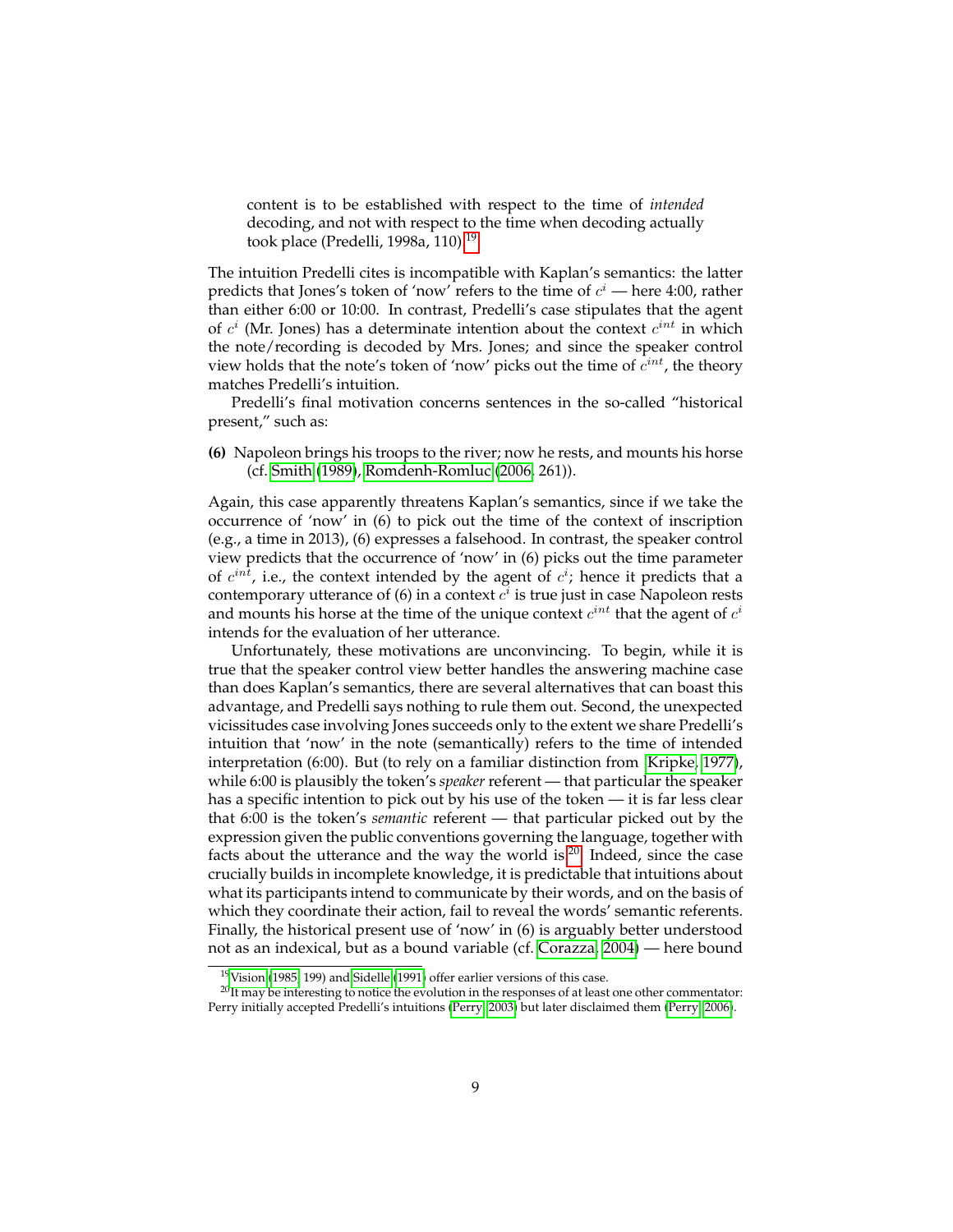by the time of, or following, the event mentioned in the immediately preceding discourse fragment (viz., that of Napoleon's bringing his horse to the river).<sup>[21](#page-9-0)</sup>

#### <span id="page-9-1"></span>**5.2 Audience Control**

[Romdenh-Romluc](#page-16-16) [\(2002,](#page-16-16) [2006\)](#page-16-14) proposes an audience-centric counterpart to Predelli's speaker-centric doxastic control view. Specifically, she proposes that the context relative to which indexicals should be semantically interpreted is that context recognized by a competent and attentive audience making use of cues she would reasonably take the speaker to be exploiting [\(Romdenh-](#page-16-14)[Romluc, 2006,](#page-16-14) 274). Crucially, Romdenh-Romluc adverts to an idealized audience because she recognizes that actual audiences can be misinformed, confused, incompetent, or ignorant about the context with respect to which indexicals should be evaluated; and she wants to say that, in such cases, these audiences *misidentify* the content of the utterances they hear [\(Romdenh-](#page-16-14)[Romluc, 2006,](#page-16-14) 274).

Romdenh-Romluc motivates her view largely through the cases Predelli mentions: since (in successful communication, anyway) competent audiences typically recognize and interpret indexicals relative to the very same contexts intended by speakers, audience- and speaker control views generally coincide in their predictions, and therefore the former inherit the advantages/disadvantages of the latter regarding such cases (see §[5.1\)](#page-7-1). However, Romdenh-Romluc offers one further case, which she takes to favor her view over a speaker control view, in which an imagined character, Simeon, mistakes a day on which he is to read the news on television for a day on which he is to recount history on television:

He goes on air, and thinking of the Norman Conquest says,

. . . Now the French are invading England!

Simeon intends his utterance to be interpreted with respect to 1066. But everyone listening to his news programme identifies 2003 as the context of interpretation, thus taking 'now' to refer to 2003. They are subsequently horrified as they think that France has declared war on England [\(Romdenh-Romluc, 2006,](#page-16-14) 266).

<span id="page-9-0"></span> $21$ Yet a third view of the historical present examples, urged by [Voltolini](#page-17-3) [\(2006\)](#page-17-3), treats the latter in terms of a shared pretense to advert to a distinct context for the evaluation of indexicals (see note [18](#page-7-0) above); as remarked, Voltolini thinks such pretense is only partially under the doxastic control of the speaker, so on this view, the case doesn't motivate the speaker control view as Predelli maintains.

Plausibly, many of the same issues and theoretical options apply to occurrences of 'now', 'here', 'tomorrow', etc. in so-called free indirect discourse, such as occurs in

<sup>(5&</sup>lt;sup>'</sup>) Tomorrow was Monday, Monday and the beginning of another school week! (Lawrence, *Women in Love*, p. 185, London: Heinemann 1971).

<sup>(</sup>For discussion, see [Schlenker](#page-16-17) [\(2004\)](#page-16-17).)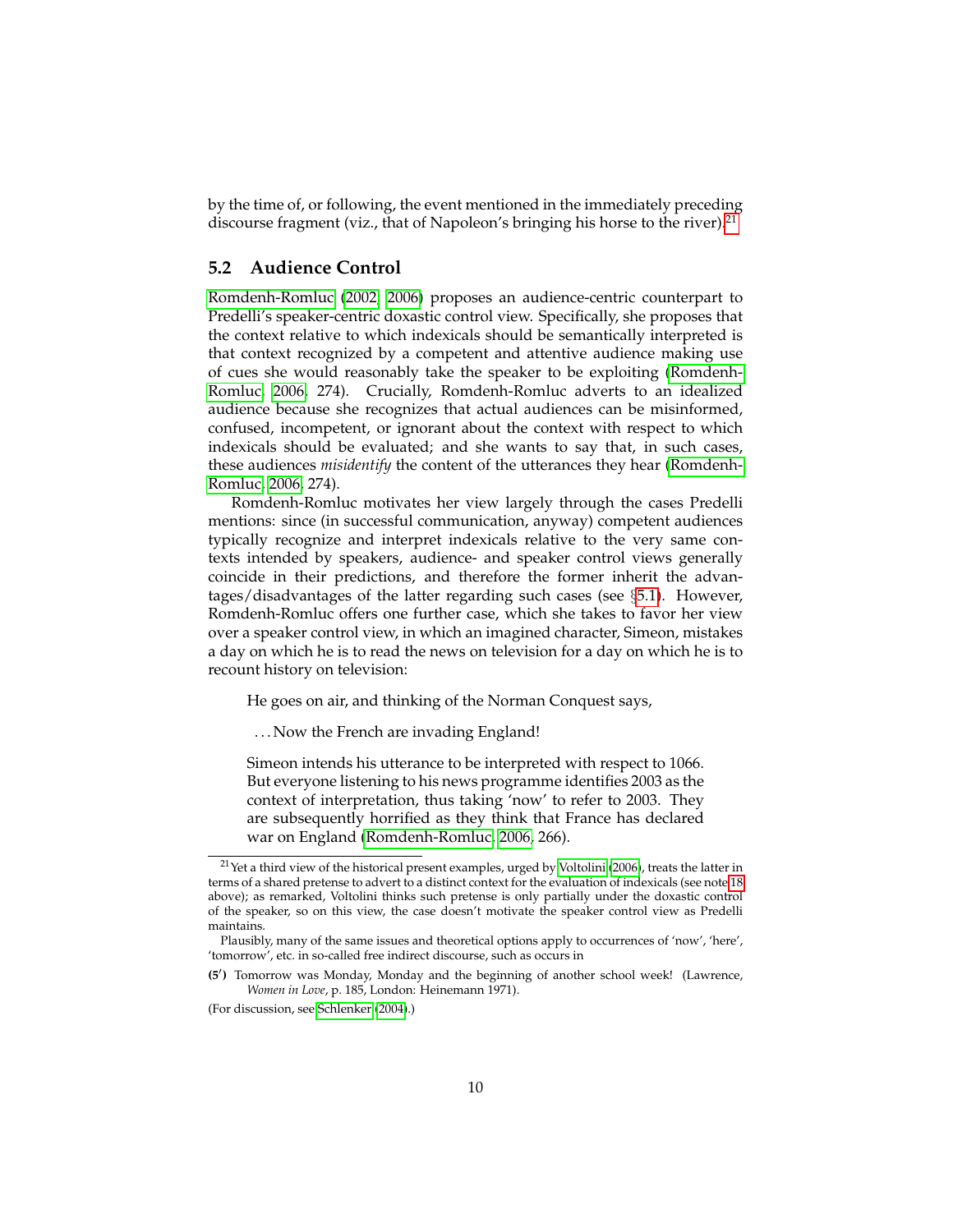Romdenh-Romluc's intuition is that, in making his utterance in  $c<sup>i</sup>$ , Simeon says something false about  $2003 - i.e.,$  a time recognized by the competent audience of  $c^i$ , rather than (as Predelli's speaker control view seems to predict) something true about 1066.

Unfortunately, the audience control view is underspecified, undermotivated, and subject to counterexamples.

It is underspecified because — even conceding that the notions of competence, attentiveness, and what it is reasonable for a speaker to exploit as a cue can be explained satisfactorily — it's unobvious that there is one unique context that would be identified by the idealized audience, or how the process of context-identification by such an idealized audience would work. This makes it hard to know just what the audience control theory predicts about cases.[22](#page-10-0)

The view is undermotivated because, on the one hand, as urged in  $\S5.1$ , the cases Romdenh-Romluc follows Predelli in endorsing as motivations are unconvincing. And on the other hand, the single new motivation Romdenh-Romluc adds (that involving Simeon, the confused broadcaster) is, contrary to her intended lesson, agnostic between speaker control and audience control views. For if idealization is a legitimate strategy for avoiding cases in which actual audiences fail to identify the semantically relevant context as she proposes, $23$  Predelli should be allowed to invoke an analogous idealization to insulate his view from problems resulting from the errors of actual/nonidealized speakers (e.g., Simeon).

Romdenh-Romluc's view is also subject to counterexamples. Thus, [Weath](#page-17-4)[erson](#page-17-4) [\(2002\)](#page-17-4) offers cases in which (idealized) audiences reasonably identify what is intuitively the wrong context for interpretation, and so are misled into consideration of the wrong content. Weatherson imagines playing a trick on a colleague whose full departmental mailbox suggests that he hasn't checked his mail in several days. On a day when a faculty meeting will take place, we leave an undated note in his mailbox reading

**(7)** There is a faculty meeting today.

We follow Weatherson in thinking that this note says something true about the day on which we leave it in the colleague's mailbox. However, when the colleague retrieves the note on that day, he may — reasonably but wrongly identify an earlier day as part of the context relative to which to interpret the note's occurrence of 'today'. Relative to the context identified by the competent audience, the note says something entirely different — here, something false about an earlier day. Such cases show that competent audiences can identify

<span id="page-10-0"></span><sup>22</sup>As remarked above (fn. [15\)](#page-6-1), some have taken the relevant object of semantic analysis to be utterances, rather than sentences-in-contexts. Though neither explicitly acknowledges this, Predelli and Romdenh-Romluc must fall in the utterance-camp as well: otherwise, it is unclear how the contexts they take to be relevant to semantic evaluation (the speaker's intended context, or the context the listener takes to be relevant) will be well-defined relative to sentence-tokens.

<span id="page-10-1"></span><sup>23</sup>See below for doubts about the antecedent of this conditional.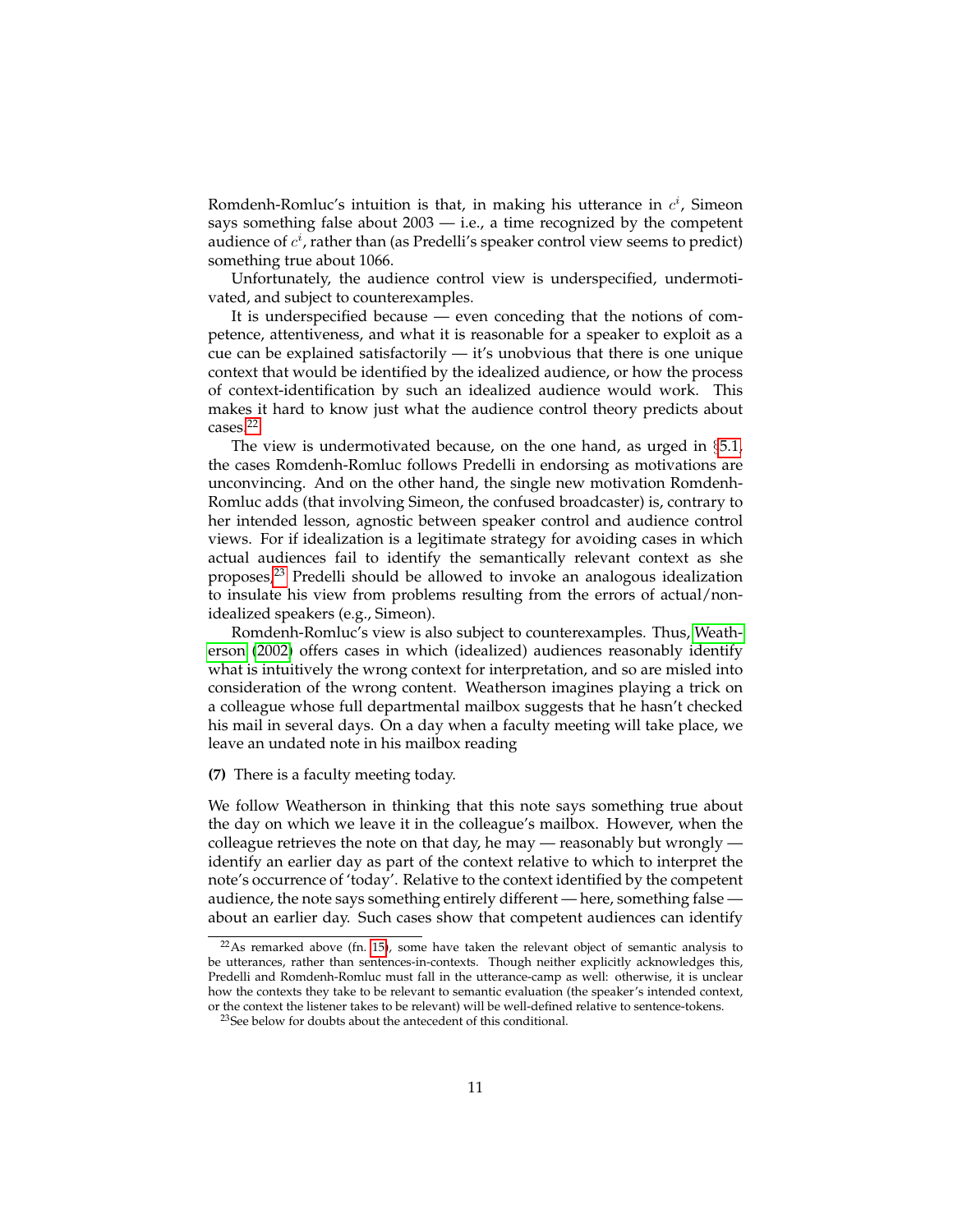the wrong context for the interpretation of indexicals, contrary to the audience control view.[24](#page-11-1)

Proponents of the audience control view might reply that the idealization built into the account precludes the kinds of ignorance crucially involved in such attempted counterexamples. Thus, even if I or my colleague would misidentify the context controlling the interpretation of the relevant instances of (7), the theory has it that it that the content-constitutive context is that identified by *idealized* audiences — audiences of whom we require "competence" in a sense incompatible with making the context-identification mistakes on which the proffered counterexamples turn.

But this reply avoids the troublesome cases only by the introduction of a label ('competence', 'idealization'). The proposal comes with no account of what information must be available for an audience to count as sufficiently competent or idealized; and, given that there are so many ways in which actual audiences can be misled about contexts, it's hard to see that there could be such an account. Of course, we might stipulate that competent/ideal audiences must, by definition, have whatever information it takes to identify the unique context that determines the semantic values of the indexical expressions they hear. But since the audience control view was offered as a theory of what that semantically relevant context was supposed to be, we cannot build into the view an appeal to such knowledge without giving up the stated aim of the proposal.

#### <span id="page-11-0"></span>**5.3 Indexicality and Doxastic Control: General Worries**

A frequently voiced complaint against speaker control views — the so-called Humpty Dumpty problem [\(Corazza](#page-15-6) *et al.* [\(2002,](#page-15-6) 9); [Romdenh-Romluc](#page-16-14) [\(2006,](#page-16-14)  $264$ ; [Cohen](#page-15-3) [\(2013,](#page-15-3) 11)) — is that they over-predict semantic variability. The worry is that, if the content-determinative context, hence the content, of a token indexical expression is fixed by the intentions of its producer, then such expressions could vary wildly in content merely by the speaker's formation of a heterodox intention. But this prediction appears false: there is just no intention by whose adoption you can make the token of 'I' in your utterance of (1) have Josef Stalin as its content (unless you are Josef Stalin). Likewise, *mutatis mutandis*, for 'here' and 'now'.[25](#page-11-2)

<span id="page-11-1"></span><sup>&</sup>lt;sup>24</sup>Weatherson also provides examples in which the author of a message says something false, but misleads the competent audience into interpreting the message with respect to a context so that its content is true. [Cohen](#page-15-3) [\(2013\)](#page-15-3) discusses further examples in which a competent audience fails to identify any sufficiently determinate context for the interpretation of indexicals.

<span id="page-11-2"></span> $^{25}$ In defending his view, [Predelli](#page-16-9) [\(2002,](#page-16-9) 315) insists that speaker intentions fix the contentdeterminative context (hence content) for indexicals, and proposes to explain away the inclination to believe otherwise in pragmatic terms. Specifically, he proposes that the the intuitions apparently telling against the intended context view reflect the realization that, without an unusual informational background, audiences won't be in a position to recover the intended referents of the indexicals, so won't be able to put what Predelli insists are the semantic contents of indexicalcontaining strings to epistemic use.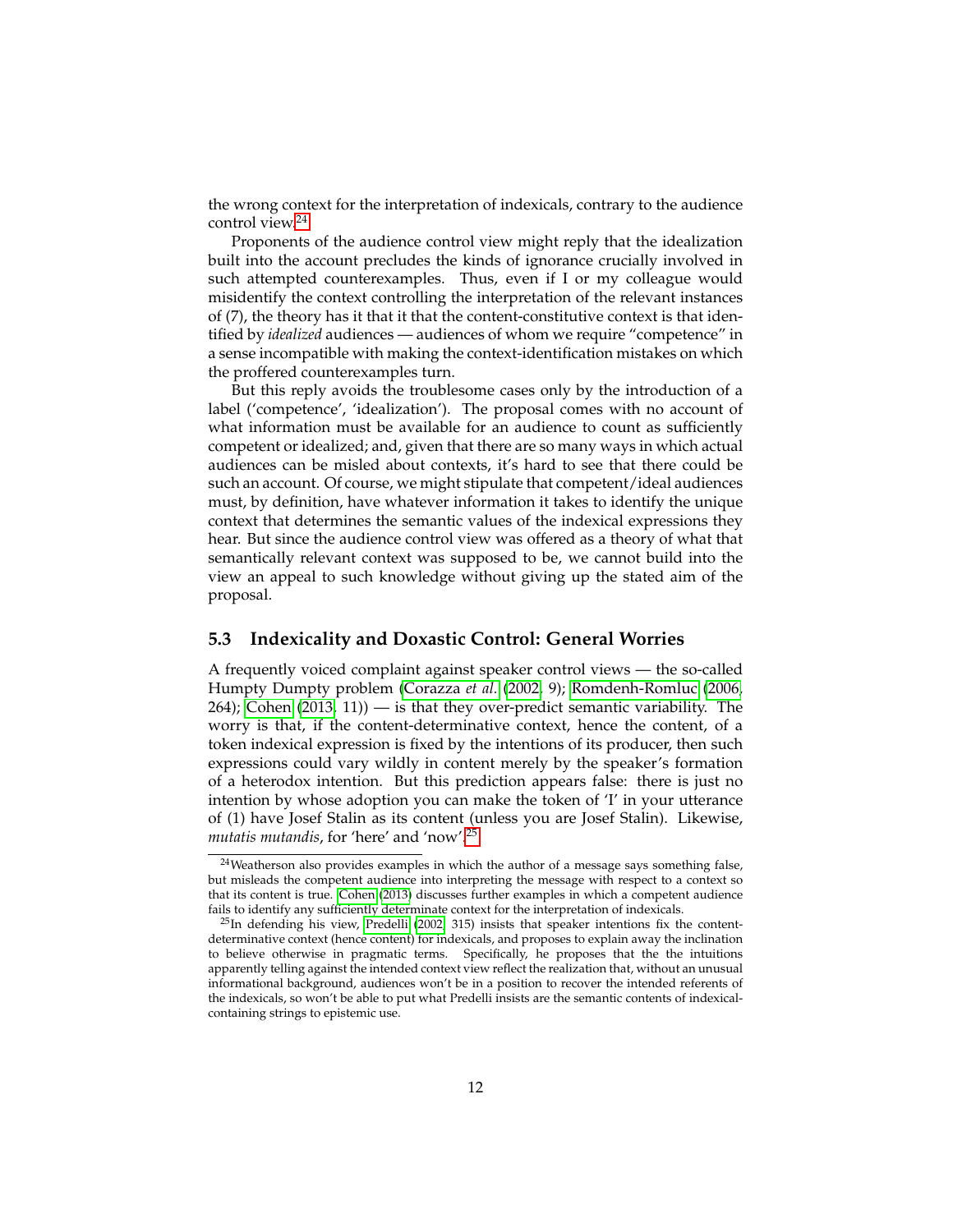The Humpty Dumpty problem arises for the speaker control view when the speaker intends the *wrong* context as being content-determining for the token indexicals she utters. However, analogous (if less widely noted) problems arise in cases where the speaker intends *no* context to be content-determining. Thus, for example, it is hard to imagine that the shipwrecked sailor who inscribes (8) on a message in a bottle intends *any* determinate context to govern the interpretation of its indexicals. Similarly, there are cases in which the speaker/producer intends *more than one* context to be content-determining, such as the billboard advertisement for apartments that contains an inscription of (9), placed next to a road prone to traffic congestion (cf. [Egan, 2009\)](#page-15-7):

**(8)** I am now stranded on a small island somewhere in the Pacific.

**(9)** If you lived here, you would be home now.

Indeed, similar concerns apply to audience control theories, as shown by the counterexamples to those theories discussed in §[5.2.](#page-9-1) Those counterexamples show that the contexts singled out for interpretive relevance by the doxastic states of (competent, attentive) communicative audiences come apart from the semantically content-determining contexts for indexicals. This can happen because the doxastic states of audiences — no less than speakers can single out the *wrong* context, *no* context, or *more than one* context (cf. [Cohen,](#page-15-3) [2013,](#page-15-3) 15).

In short, the Humpty Dumpty problem appears to be more general than has been appreciated: the content of indexicals — *a fortiori*, the contentdetermining context for indexicals — cannot be fixed by the doxastic states of *any* non-omniscient thinker.<sup>[26](#page-12-1)</sup> If so, no doxastic control theory can succeed.

### <span id="page-12-0"></span>**6 Metarules**

Lastly, we turn to a class of views that associates indexicals not with simple, context-insensitive rules of reference, but with context-sensitive 'metarules'. The basic idea is that some element of the context serves to associate a use of an indexical with an 'ordinary' character — which, in turn, maps that use to a value. [Smith](#page-17-1) [\(1989\)](#page-17-1) suggests an early version of this strategy (cf. note [10\)](#page-4-0) on which speakers' intentions are the contextual element mapping uses of indexicals to ordinary characters; given this choice, his metarule account and those of a simpler ambiguity theory coincide in their predictions. Recently, however, [Corazza](#page-15-6) *et al.* [\(2002\)](#page-15-6); [Gorvett](#page-15-8) [\(2005\)](#page-15-8) and [Michaelson](#page-16-1) [\(2013b\)](#page-16-1) have proposed accepting the apparatus of metarules while rejecting Smith's

But this defense is unconvincing. After all, even in a context in which we stipulate that you know all about my delusions, and so *are* in a position to recover (/use) my heterodox intention that my token of 'I' refer to Stalin, it remains false that Stalin is any part of the content I express by uttering (1).

<span id="page-12-1"></span> $^{26}$ As we remarked in discussing the audience control view, though one might hope to save doxastic control from these problems by idealizing away from departures from omniscience, doing so means giving up on the aspiration to provide an informative theory of the target phenomena.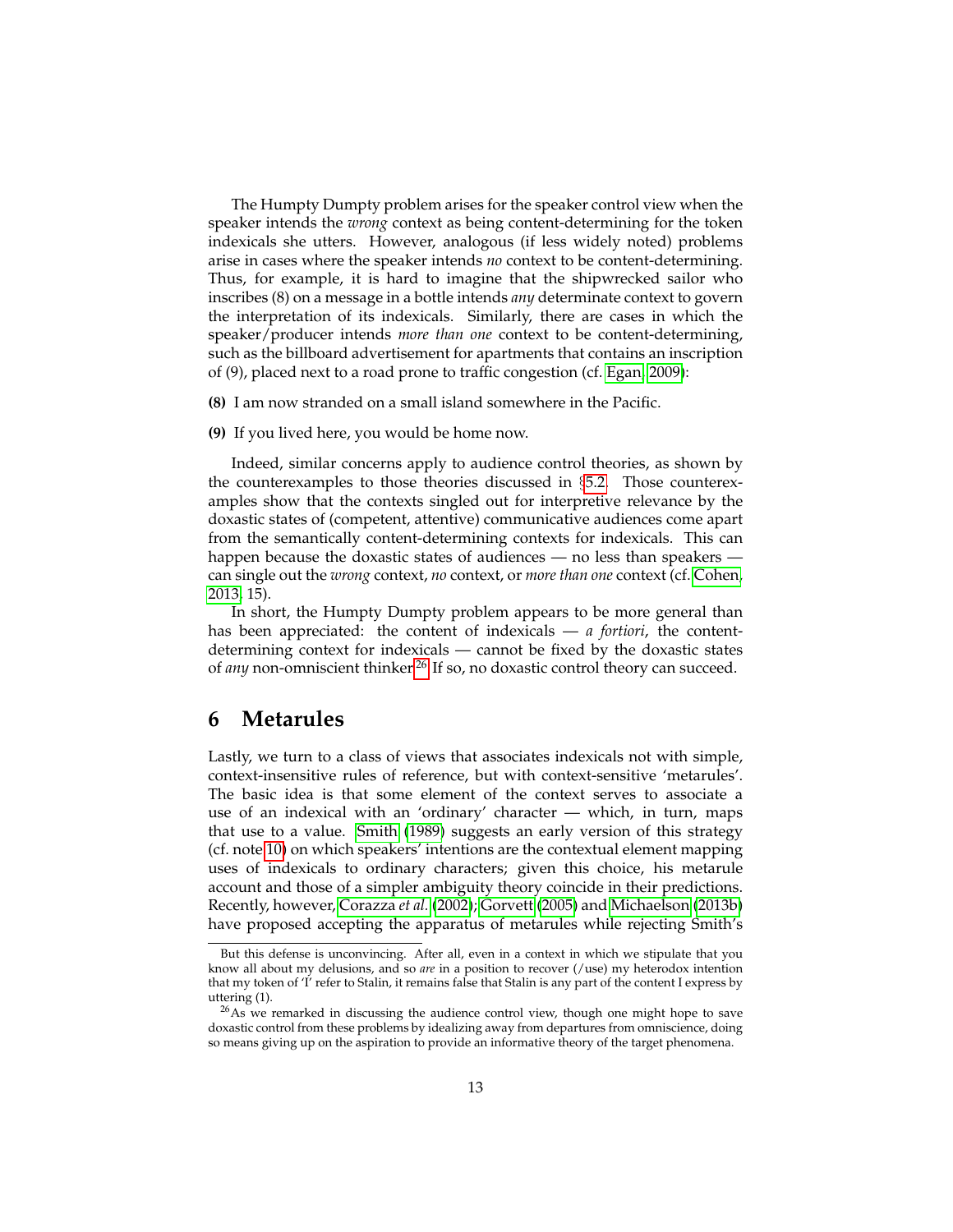intention-dependent implementation of it. They suggest that the metarules should be sensitive not to speakers' intentions, but to *conventions* (Corazza *et al.*) or *communicative channel types* (Michaelson). And they argue that the resulting metarule strategies can avoid Humpty Dumpty problems while accurately accounting for the answering machine paradox.

#### **6.1 Conventional Metarules**

[Corazza](#page-15-6) *et al.* [\(2002\)](#page-15-6); [Gorvett](#page-15-8) [\(2005\)](#page-15-8) offer a somewhat unconventional metarule account. Rather than shifting the character associated with a particular indexical at a context, they allow what counts as the agent, place, or time to vary between contexts. Thus, while 'I' always refers to the agent, agents are allowed to be authors of recordings at answering-machine contexts. Corazza *et al.* attribute this variation to conventions governing the use of indexicals at certain sorts of contexts.[27](#page-13-0)

Unfortunately, beyond saying that they will not countenance appeals to speakers' intentions in determining indexical reference, Corazza *et al.* offer little about the specifics of the conventions to which they appeal; this makes the overall view difficult to evaluate. However, even in its schematic form, the view suffers from several problems. First, it is unclear what determines *which* convention is in effect at a context. Corazza *et al.* treat this as a property of the context itself, but without further explanation it is difficult to see what about a context might determine this (if not speakers' intentions). Second, it is unclear that the conventions that Corazza *et al.* have in mind are specific enough to determine reference in cases like pointings at maps.<sup>[28](#page-13-1)</sup> After all, one can point, in a single context, either to a point on the surface of the Earth or a point several thousand feet above the Earth with the very same utterance and gesture. Without appealing to something like the speaker's intentions, it is difficult to see what might pull apart these pointings — hence the conventions in effect. (For related worries, see [Quine](#page-16-18) [\(1960\)](#page-16-18).) Third, Corazza *et al.*'s view once more fails to rule out non-contradictory readings of (2): they fail to specify why the conventions operative at a context might not shift mid-utterance.

<span id="page-13-0"></span><sup>&</sup>lt;sup>27</sup>Corazza *et al.* deny that theirs is a metarule view (14), given that they attribute to indexicals only unitary characters. We are unconvinced on this score.

It is true that, because they take the relevant conventions to affect what individuals satisfy the roles they associate with characters, but not the characters themselves, [Corazza](#page-15-6) *et al.* [\(2002\)](#page-15-6); [Gorvett](#page-15-8) [\(2005\)](#page-15-8) can simultaneously hold that (i) characters are intercontextually stable (e.g. 'I' refers to the agent) and that (ii) indexical reference is intercontextually varying. But this distinguishes their view from metarule approaches in a merely notational way. After all, any view in the vicinity will have to distinguish between two aspects of character: a functional aspect ('x' refers to the  $\psi$ ) and a metaphysical aspect (to be the  $\psi$  is to be the such-and-such). Corazza *et. al.* push contextual variation into the metaphysical aspect of character, thereby decreasing the number of functional characters. The price, unsurprisingly, is a plethora of metaphysical conventions, knowledge of which is required for linguistic competence. The account therefore trades functional for metaphysical complexity. We see no reason to favor one of these over the other.

<span id="page-13-1"></span><sup>28</sup>[Corazza](#page-15-6) *et al.* [\(2002,](#page-15-6) 14) explicitly count such demonstrative uses of indexicals as just another conventional type of use to which indexicals can be put, and to which they intend their view to apply straightforwardly.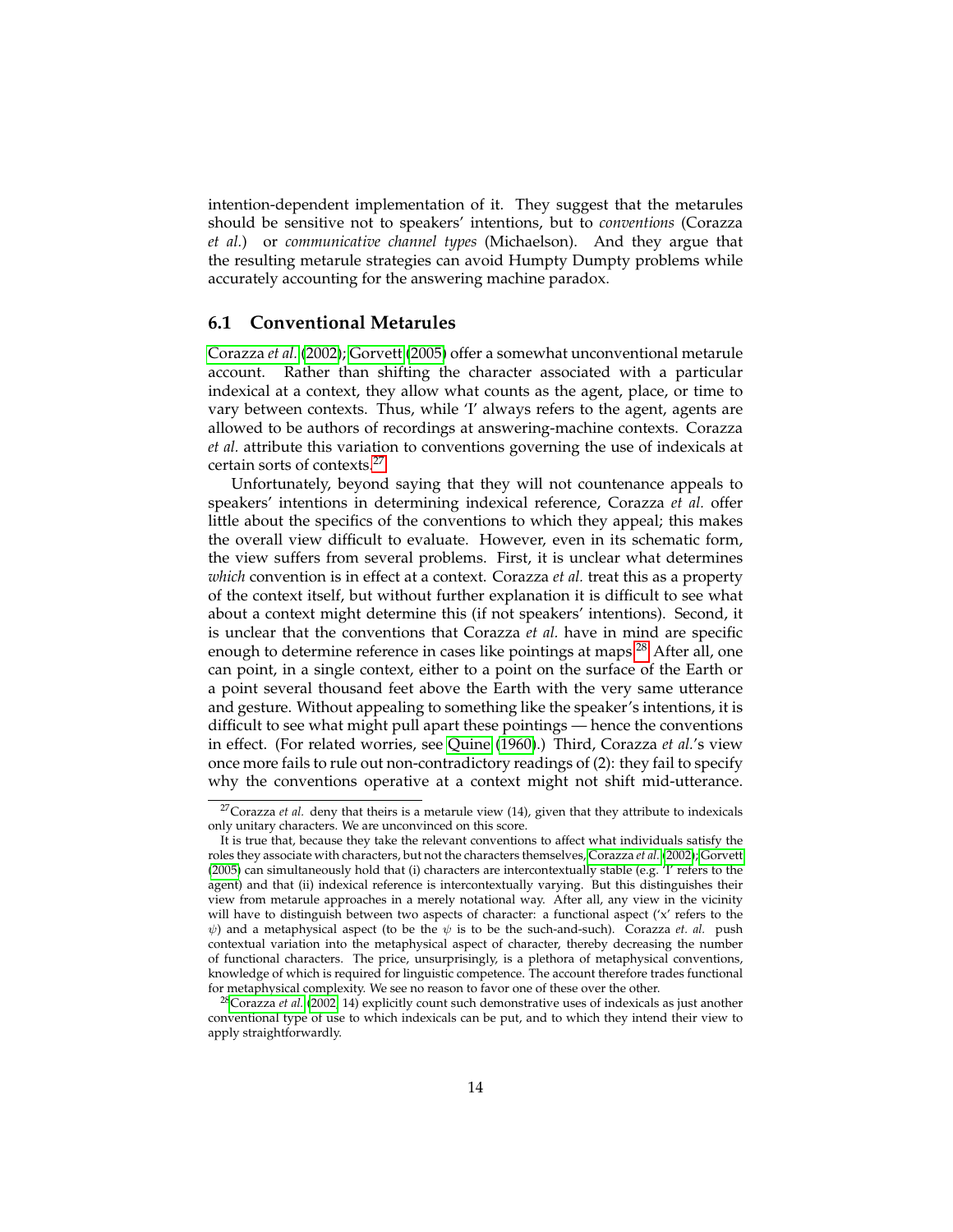In short, while there may be a plausible conventionalist metarule theory for indexicals, we don't see that [Corazza](#page-15-6) *et al.* [\(2002\)](#page-15-6); [Gorvett](#page-15-8) [\(2005\)](#page-15-8) have provided one.

#### **6.2 Channel-Dependent Metarules**

[Michaelson](#page-16-1) [\(2013b\)](#page-16-1) proposes a metarule view on which character is sensitive to the type of communicative channel employed. He suggests that voiced utterances constitute one channel type, whereas answering machines, postcards, video wills, etc. each constitute another. And he proposes that the character rules governing indexicals depend, systematically, on the type of channel employed. Thus, in voiced utterances, 'I' refers to the speaker, 'here' to the location of production, and 'now' to the time of production. On postcards, however, 'I' refers to the author, while 'here' and 'now' remain unchanged. And on answering machines, 'I' refers to the owner of the line, 'here' to the location of tokening, and 'now' to the time of tokening.<sup>[29](#page-14-0)</sup>

Unlike Smith's original metarule view, Michaelson's account avoids the problems facing ambiguity views. It predicts a non-contradictory reading of (4) and (5) only in the odd instance where the first clause of the sentence is voiced by Alyosius, and the second part produced by an answering machine once Alyosius has stepped out of the room. Despite the strangeness of the case, this prediction seems correct. Moreover, unlike the view of [Corazza](#page-15-6) *et al.* [\(2002\)](#page-15-6); [Gorvett](#page-15-8) [\(2005\)](#page-15-8), Michaelson's view does not depend on unspecified features of the context (or doxastic states) to decide between alternative entries in a given metarule.[30](#page-14-1)

A remaining concern about Michaelson's metarule view is that (like the view we attributed to Smith in note [10\)](#page-4-0), it ends up simply listing the character rules to be associated with each communicative channel type — in effect, that the proposal amounts to an unexplanatory list, rather than a theory. [Michaelson](#page-16-1) [\(2013b\)](#page-16-1) attempts to allay this worry by claiming that the nonstandard characters to which he appeals are solutions to the sorts of repeated coordination problems that arise in the wake of new communicative technologies. If so, he claims, the reference rules associated with each communicative channel can be fruitfully understood as conventionalized (in the sense of [Lewis, 1969\)](#page-15-9). So far, however, this idea has remained schematic: Michaelson has yet to explain in detail why the specific conventions at issue should have arisen in response to particular background conditions that obtained.

<span id="page-14-0"></span> $29$  As [Michaelson](#page-16-1) [\(2013b,](#page-16-1) 7, note 6) notes, 'ownership' is probably not quite the right notion here. He actually needs something more like 'effective' or 'de facto' ownership — so as to account for employees' answering machines (presumably owned by their employer) and similar cases.

<span id="page-14-1"></span> $30$ [Dodd and Sweeney](#page-15-10) [\(2010\)](#page-15-10) develop a theory that, like that of [Michaelson](#page-16-1) [\(2013b\)](#page-16-1), posits that technological advances allow the reference of 'here' and 'now' to shift between the place/time of production and the place/time of tokening in certain sorts of contexts. However, since they also claim that it is the speaker's prerogative to decide whether or not reference should shift in these contexts, their view is not a pure channel type-dependence view like Michaelson's. Best we can tell, their view amounts to a restricted version of speaker-oriented doxastic control view.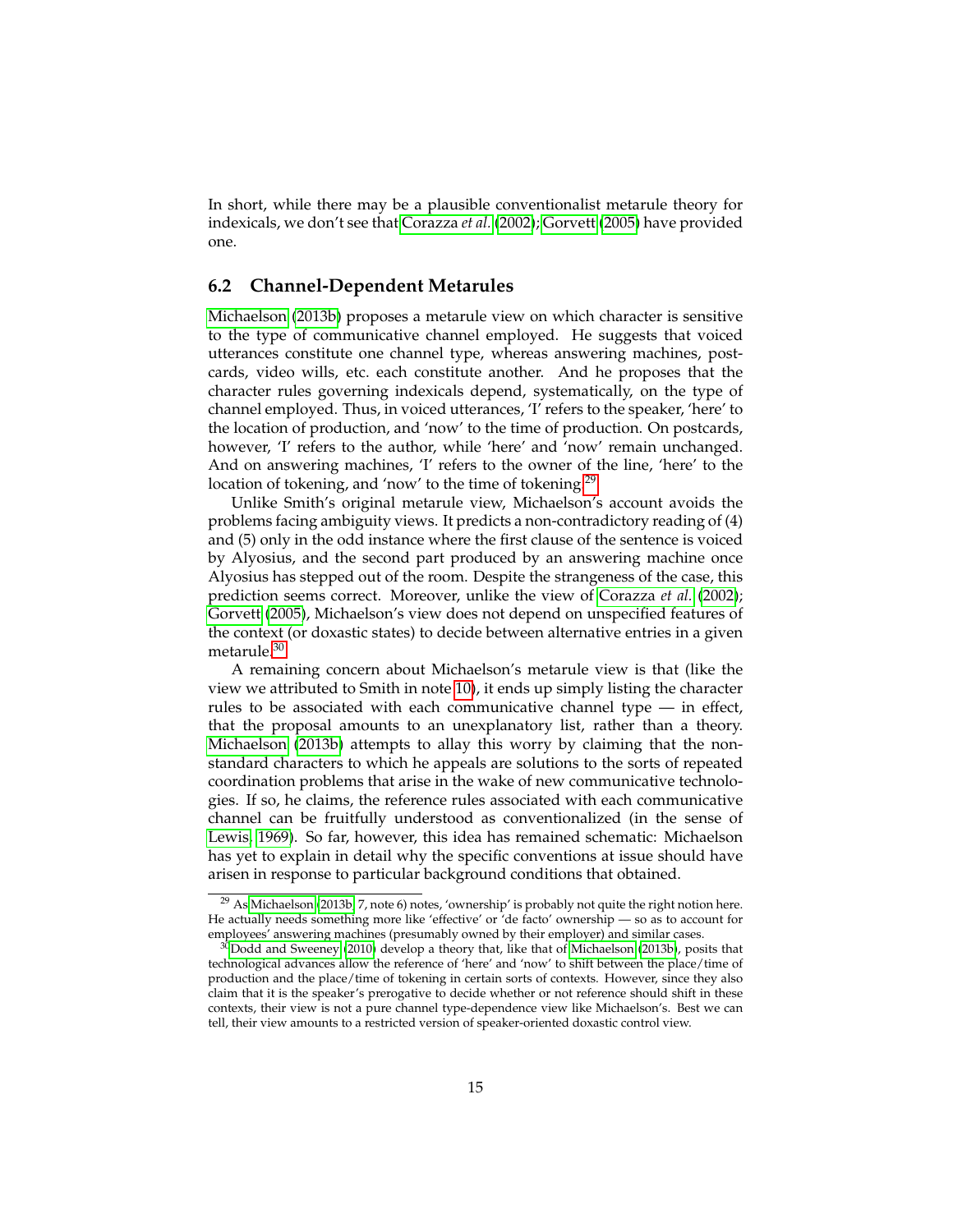# **7 Conclusion**

The answering machine paradox and related cases constitute a constrained, yet powerful, challenge to classical views about indexicality. Although several resolutions have been proposed, none is free from controversy. This suggests that disputes over the solution to the paradox, and the lessons it holds for the semantics and pragmatics of natural language context-sensitivity more generally, are likely to continue for the foreseeable future.<sup>[31](#page-15-11)</sup>

### **References**

- <span id="page-15-3"></span>Cohen, J. (2013). Indexicality and the the puzzle of the answering machine. *The Journal of Philosophy*. forthcoming.
- <span id="page-15-5"></span>Corazza, E. (2004). On the alleged ambiguity of 'now' and 'here'. *Synthese*, **132**(2), 289–313.
- <span id="page-15-6"></span>Corazza, E., Fish, W., and Gorvett, J. (2002). Who is I? *Philosophical Studies*, **107**, 1–21.
- <span id="page-15-1"></span>Devitt, M. (1997). Meanings and psychology. *Noûs*, 31, 115–131.
- <span id="page-15-10"></span>Dodd, D. and Sweeney, P. (2010). Indexicals and utterance production. *Philosophical Studies*, **150**, 331–348. 10.1007/s11098-009-9416-4.
- <span id="page-15-7"></span>Egan, A. (2009). Billboards, bombs, and shotgun weddings. *Synthese*, **166**, 251– 279.
- <span id="page-15-8"></span>Gorvett, J. (2005). Back through the looking glass: On the relationships between intentions and indexicals. *Philosophical Studies*, **124**, 295–312.
- <span id="page-15-0"></span>Kaplan, D. (1989). Demonstratives: An essay on the semantics, logic, metaphysics, and epistemology of demonstratives and other indexicals. In J. Almog, J. Perry, and H. Wettstein, editors, *Themes From Kaplan*, chapter 17, pages 481–563. Oxford University Press, New York. Originally circulated as a mimeograph from the Department of Philosophy, UCLA.
- <span id="page-15-4"></span>Krasner, D. A. (2006). Smith on indexicals. *Synthese*, **153**, 49–67.
- <span id="page-15-2"></span>Kripke, S. (1977). Speaker reference and semantic reference. In P. A. French, T. E. Uehling, and H. K. Wettstein, editors, *Contemporary Perspectives in the Philosophy of Language*, pages 6–27. University of Minnesota Press, Minneapolis. Reprinted in [Martinich](#page-16-19) [\(1990\)](#page-16-19).
- <span id="page-15-9"></span>Lewis, D. (1969). *Convention*. Harvard University Press, Cambridge, Massachusetts.

<span id="page-15-11"></span><sup>&</sup>lt;sup>31</sup>Thanks to Matthew Babb, Ivano Caponigro, Nat Hansen, Alex Radulescu, and Indrek Reiland for valuable discussion of these matters.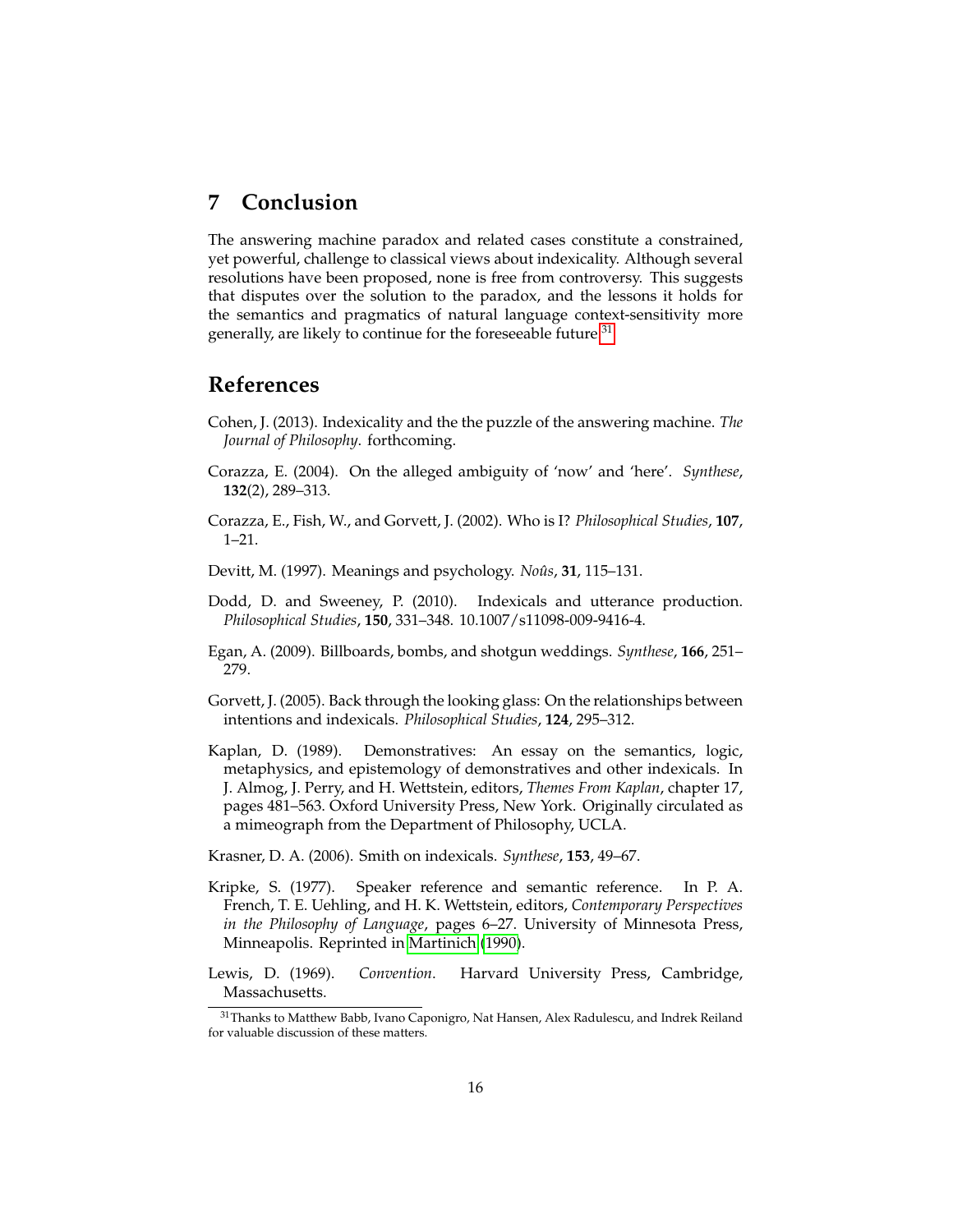- <span id="page-16-19"></span>Martinich, A. P. (1990). *The Philosophy of Language,* second edition. Oxford University Press, New York.
- <span id="page-16-5"></span>Michaelson, E. (2013a). Answering machine problems. Ms., UCLA, in preparation.
- <span id="page-16-1"></span>Michaelson, E. (2013b). Shifty characters. *Philosophical Studies*. forthcoming.
- <span id="page-16-13"></span>Mount, A. (2008). The impurity of "pure" indexicals. *Philosophical Studies*, **138**, 193–209.
- <span id="page-16-0"></span>Perry, J. (2003). Predelli's threatening note: contexts, utterances, and tokens in the philosophy of language. *Journal of Pragmatics*, **35**(3), 373–387.
- <span id="page-16-15"></span>Perry, J. (2006). Using indexicals. In *Blackwell Guide to the Philosophy of Language*, pages 314–334. Blackwell, Malden, Massachusetts.
- <span id="page-16-6"></span>Predelli, S. (1996). Never put off until tomorrow what you can do today. *Analysis*, **56**, 85–91.
- <span id="page-16-7"></span>Predelli, S. (1998a). I am not here now. *Analysis*, **58**(2), 107–115.
- <span id="page-16-8"></span>Predelli, S. (1998b). Utterance, interpretation and the logic of indexicals. *Mind and Language*, **13**, 400–414.
- <span id="page-16-9"></span>Predelli, S. (2002). Intentions, indexicals, and communication. *Analysis*, **62**, 310–316.
- <span id="page-16-10"></span>Predelli, S. (2005). *Contexts: Meaning, truth and the use of language*. Oxford University Press, Oxford.
- <span id="page-16-3"></span>Predelli, S. (2011). I am still not here now. *Erkenntnis*, **74**, 289–303.
- <span id="page-16-18"></span>Quine, W. V. O. (1960). *Word and Object*. MIT Press, Cambridge, Massachusetts.
- <span id="page-16-11"></span>Recanati, F. (2000). *Oratio Obliqua, Oratio Recta: An Essay on Metarepresentation*. MIT Press, Cambridge, Massachusetts.
- <span id="page-16-12"></span>Recanati, F. (2001). Are 'here' and 'now' indexicals? *Texte*, **127/8**.
- <span id="page-16-2"></span>Reimer, M. (1998). Donnellan's distinction/Kripke's test. *Analysis*, **58**, 89–100.
- <span id="page-16-16"></span>Romdenh-Romluc, K. (2002). Now the French are invading England! *Analysis*, **62**(1).
- <span id="page-16-14"></span>Romdenh-Romluc, K. (2006). I. *Philosophical Studies*, **128**(2).
- <span id="page-16-17"></span>Schlenker, P. (2004). Context of Thought and Context of Utterance: A Note on Free Indirect Discourse and the Historical Present. *Mind & Language*, **19**, 279–304.
- <span id="page-16-4"></span>Sidelle, A. (1991). The answering machine paradox. *Canadian Journal of Philosophy*, **21**, 525–539.